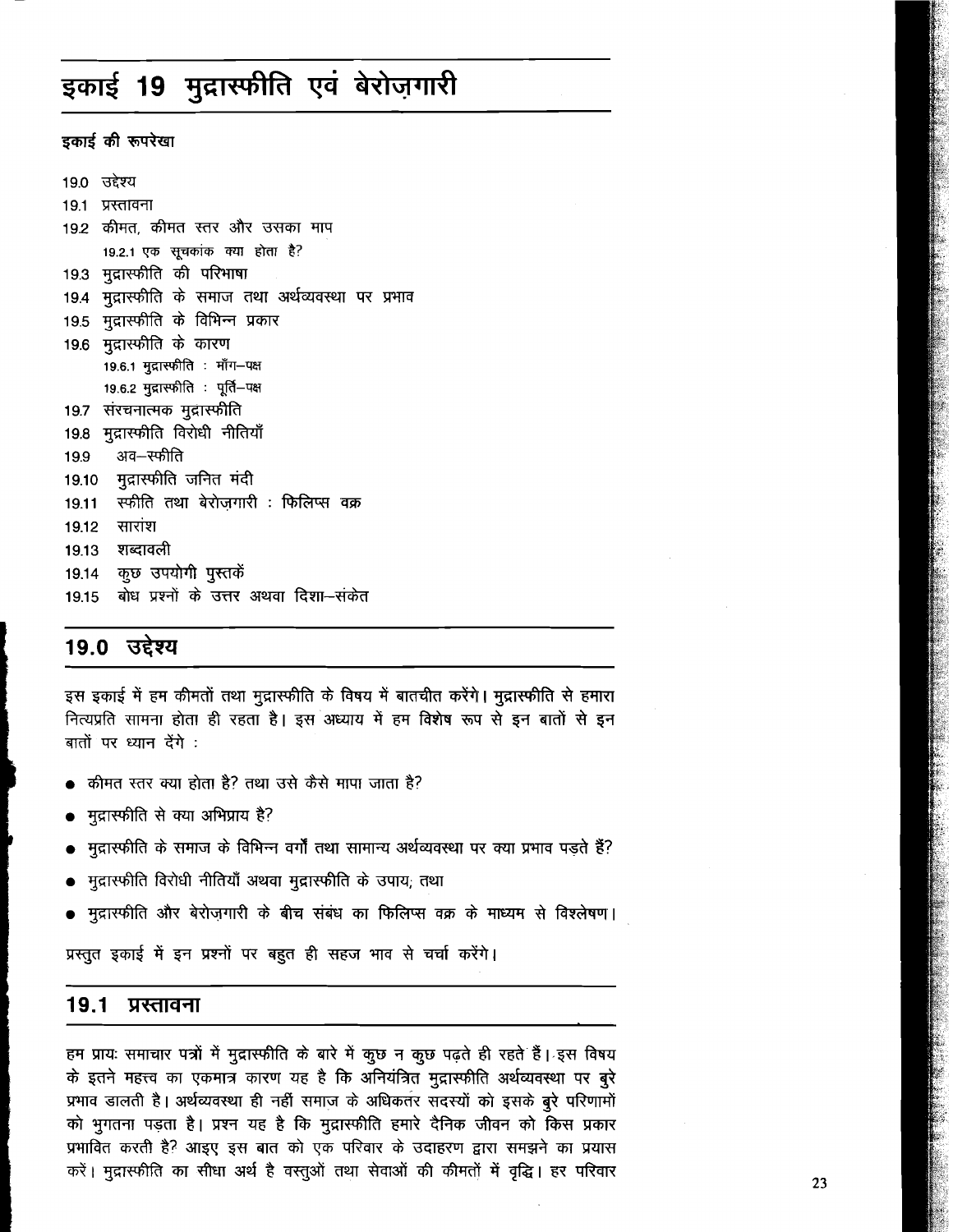मुद्रा और मृत्य

अपनी सीमित आय से वस्तूओं एवं सेवाओं की कुछ निश्चित मात्राएँ खरीदता है। पर कीमत वृद्धि इस प्ररिवार को पहले जितनी ही मात्रा में वही वस्तुएँ खरीदने योग्य नहीं छोड़ती। या फिर परिवार को अपना उपभोग पुराने वास्तविक स्तर पर बनाए रखने के लिए अब अधिक रुपये व्यय करने पडते हैं। मान लीजिए एक परिवार की आय 100 रुपये है और वह कोई बचत नहीं करता तथा एक ही वस्तू की 25 इकाइयाँ 4 रुपये प्रति इकाई कीमत पर खरीदता है। अब यदि कीमत बढ़कर 5 रुपये हो जाती है वह परिवार केवल 20 इकाइयाँ ही खरीद पाएगा। उपभोग स्तर बनाए रखने के लिए अब उसे 125 रुपये खर्च करने पड़ेंगे। अतः मुद्रास्फीति के कारण परिवार की क्रय-शक्ति कम हो जाती है। उसकी आमदनी अब पहले जितनी वस्तुएँ खरीदने के लिए पर्याप्त नहीं रहती।

हमारे उदाहरण में परिवार केवल एक ही वस्तू का उपभोग करता है, पर वास्तव में हम कितनी ही वस्तूओं तथा सेवाओं का प्रयोग करते हैं। केवल एक वस्तू की कीमत में वृद्धि का संभवतः परिवार के उपभोग पर कोई विशेष दुष्प्रभाव नहीं पड़े क्योंकि यदि एक वस्तु की कीमत बढ़ती है तो कुछ की कम हो सकती है। अतः मुद्रास्फीति का सही असर तो तभी पता चलेगा जब हम परिवार द्वारा प्रयुक्त सभी वस्तुओं ओर सेवाओं की कीमतों का हिसाब लगा लें। दूसरे शब्दों में, हमें सामान्य कीमत स्तर के परिवर्तन का आकलन करना होगा। अतः मुद्रास्फीति को ठीक से समझने से पूर्व हमारे लिए कीमत तथा कीमत स्तर और इनके परिवर्तन के बारे में जान लेना आवश्यक है। भाग 19.2 में इन्हीं बातों पर विचार किया गया है।

#### कीमत, कीमत-स्तर तथा इनका माप  $19.2$

कीमतें क्या होती हैं? कीमत स्तर से हमारा क्या अभिप्राय है? दोनों में क्या अंतर है? कीमत स्तर को कैसे मापा जा सकता है? इस भाग में हम इन्हीं बातों पर चर्चा कर रहे हैं।

सरल शब्दों में, किसी वस्तू या सेवा की एक इकाई के लिए चुकाई गई रुपयों की संख्या ही उसकी कीमत है। दूसरे शब्दों में, एक मौद्रिक अर्थव्यवस्था में किसी चीज़ की एक इकाई के क्रय-विक्रय में जितने रुपये लगते हैं उन्हीं रुपयों की संख्या उस वस्तु की कीमत होगी।

कीमत रतर, एक वस्तु नहीं बल्कि वस्तुओं व सेवाओं के एक निश्चित समूह की कीमत से जुड़ा है। अतः हम जब भी कीमत स्तर के परिवर्तन की बात करते हैं तो वस्तुओं व सेवाओं के उसी समूह के संदर्भ में ही करते हैं। वस्तुएँ अलग-अलग इकाइयों में आती हैं, उनकी कीमतें भी भिन्न होती हैं। अतः समूह की कीमत जानने के लिए हमें उस समूह के घटकों का कोई साँझा मापदण्ड निर्धारित करना होगा। इसी कार्य के लिए कीमत-सूचकांक का प्रयोग होता है। यद्यपि आपका सांख्यिकी पाठ्यक्रम इस विषय में अधिक विस्तृत जानकारी प्रदान करेगा, पर सूचकांकों संबंधी काम चलाऊ जानकारी यहाँ भी दे रहे हैं।

## 19.2.1 सूचकांक क्या होता है?

सूचकांक परस्पर संबंधित विभिन्न चरों के किसी समूह के परिमाण स्तरों का दो या अधिक समय बिंदुओं पर तुलना करने में काम आते हैं। अंतः कीमत सूचकांक किसी वस्तुओं के समूह की कीमतों (में परिवर्ततन) की तुलना करने में काम आते हैं। सामान्यतः हम किसी एक अवधि के कीमत स्तर को (आधार) 100 मानकर अन्य सभी अवधियों में कीमत स्तर को इस आधार की तुलना में व्यक्त करते हैं। अगर हम कहें कि पिछले वर्ष की तुलना में थोक कीमत सूचकांक बढ़ गया है तो इसका अर्थ होगा कि हमने पिछले वर्ष को आधार माना है। अतः उसका सूचकांक 100 है। इस वर्ष का अंक 100 से अधिक या कम हो तभी हम कीमत स्तर की वृद्धि या कमी को दिखा पाएँगे।

किसी वस्तू की चालू कीमत तथा आधार वर्ष की कीमत के अनुपात को 100 से गुणा कर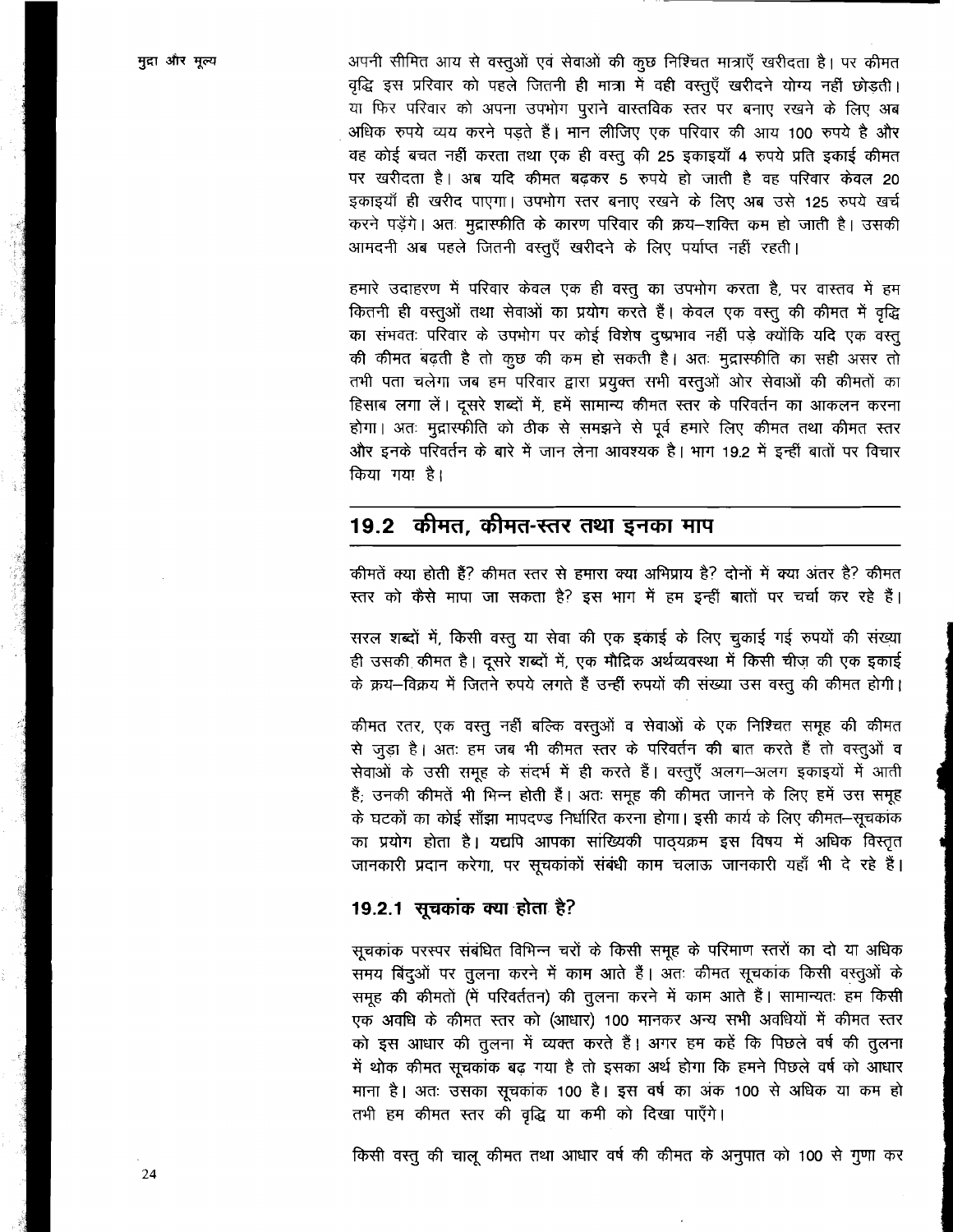हम सबसे सरल कीमत सूचक ज्ञात कर राकते हैं :

यहाँ p. तथा p. चालू व आधार कीमते हैं।

चंदि एक किलो आलू की कीमत 1995 में आउ रुपये थी तथा 1996 में बढ़कर 10 रुपये हो गई तो आलू का कीमंद राूचकाक इस प्रकार होगा

 $11995, 1996 \ge 00(10.8) = 125$ 

यह सूचकांक आलू कीमतों में 25 प्रतिशत वृद्धि का परिचायक है। अथांत हमें अपने आलू के उपभोग को पुराने स्तर पर बनाए रखने के लिए अब उसपर 25 प्रतिशत अधिक राशि खर्च करनी होगी।

#### बोध प्रश्न 1

<u>1) कीमत का अर्थ है? कीमत रत्तर बताता है?</u>

.<br>I 2004 - Robert Gerry Charles Leonard Leonard de Commentario (1992-1992) obstant (1990-1994) obstant o 1999-19 والاوود وبتقوم الانتقاقية ووادعته والانتقال المادا والواطع فقروده وبقاد المتفتق والمحامد المدافع فقالون والمادات والمادات 2) सूचकार पण होता है?  $\hat{\theta}$  , and the compact values are minimized and maximize and a set of the an dita sa kasa sa sa kasa sa kara na kara ng alawa na bili bili barang sa bara na sa sa sa sa kara na kara sa .<br>2002 - 2003 - 1994 - 1996 - 1996 - 1996 - 1997 - 1998 - 1999 - 1999 - 1999 - 1999 - 1999 - 1999 - 1999 - 2004 

# 19.3 मुद्रास्फीति की पारेभाषा

कीमत और कीमत स्तर की परिभाषाओं के बाद अब हम मुद्रास्फीति के बारे में चर्चा कर रहे हैं। मुद्रास्कीति को सामान्य कीमत रतर में निरंतर वृद्धि की प्रवृत्ति कहा जाता है। यहाँ वृद्धि में निरंतरता का बहुत महत्त्व है क्योंकि यदि कीमत स्तर आज बढकर कल वापस गिर जाए तो इसे अल्पकालीन उतार-चढाव ही कहा जाएगा। 'सामान्य कीमत स्तर' का भी इस परिभाषा में बहुत महत्त्व है। इस बात की काफी संभावना है कि समय के साथ-साथ जहाँ कुछ वस्तुओं की कीमतें बढती हैं वही कुछ की कीमतें शायद कम भी हो रही हो। किन्तु यहाँ हमारा अभिप्राय वस्तुओं के उस समूह के सामूहिक कीमत स्तर में निरतर वृद्धि से है। कई बार यह भी संभव है कि देश के सारे उत्पादन के बहुत छोटे से अंश की कीमतों में वृद्धि हो और उसका सारी अर्थव्यवस्था की औसत कीमत स्तर पर कोई विशेष प्रभाव न पड़े। पर जब हम मुद्रारफीति की चर्चा करते हैं तो हम पूरे अर्थव्यवस्था में कीमत वृद्धि की निरंतर प्रवृत्ति को ही लेते हैं, किसी एक वस्तु या किसी छोटे से समूह के विषय में नहीं। मुद्रारफीति की एक और भी विशेषता होती है। कई बार यह खुले रूप में स्पष्ट दिखाई नहीं देती। उदाहरण के लिए यदि अर्थव्यवस्था में कुछ वस्तुओं की कीमतों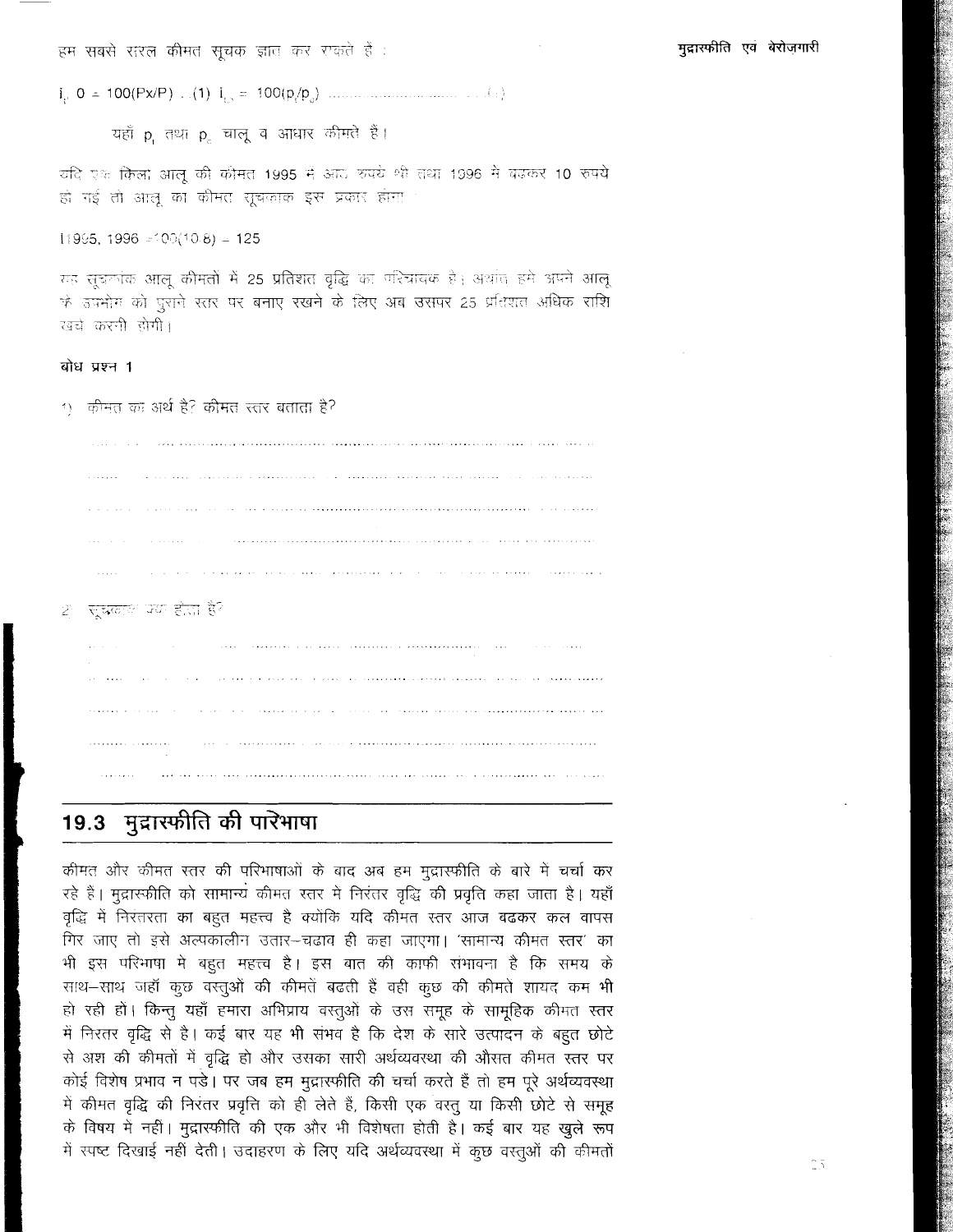पर नियंत्रण लागू हों, या फिर भारत की सार्वजनिक वितरण प्रणाली की भाँति खुले बाज़ार की कीमतों से कम पर ये वस्तूएँ राशन में उपलब्ध कराई जा रही हों, तो भी मुद्रास्फीति का सही प्रभाव दिखाई नहीं पड़ता। ऐसी स्थिति में हम यह कह सकते हैं कि अर्थव्यवस्था में दबी या छुपी हुई मुद्रास्फीति विद्यमान है। ऐसी स्थिति में राशन की दुकान की कीमतें नहीं बल्कि खुले बाज़ार की ऊँची कीमतें ही मुद्रास्फीति दर का कुछ अनुमान लगाने में सहायक हो सकती हैं।

हमने प्रस्तावना में इस बात की ओर इशारा किया था कि निश्चित आय वाले परिवारों पर मुद्रास्फीति का दुष्प्रभाव पड़ता है। कुछ मामलों में यह भी संभव है कि कुछ समय वर्गों पर मुद्रास्फीति का कोई प्रभाव ही न पड़े और कुछ को इससे लाभ भी हो। भाग 19.4 में हम इन्हीं बातों पर चर्चा कर रहे हैं।

# 19.4 समाज और अर्थव्यवस्था पर मुद्रास्फीति के प्रभाव

मुद्रास्फीति समाज के विभिन्न वर्गों पर भिन्न-भिन्न प्रभाव डालती है। गरीब और निश्चित -<br>आय वर्गों पर इसके प्रभाव सबसे अधिक बुरे रहते हैं। उदाहरण के लिए भारत में ही कुल जनसंख्या का एक बहुत बड़ा हिस्सा ऐसे दिहाड़ी मज़दूरों का है जो अन्य व्यक्तियों के खेतों और कारखानों में काम करते हैं और उन्हें काम या दि के अनुसार मजदूरी मिलती है। खेती के क्षेत्र में तो ये दिहाड़ी के अवसर भी साल में दो-चार बार, हफ्ते दस दिन तक सीमित रहते हैं। अतः व्यापक बेरोज़गारी से ग्रस्त हमारे देश में मज़दूरी की दर चाहे जितनी भी कम हो उसपर काम करने के इच्छुक बहुत से लोग कतार बाँधे खेड़े हुए हुए मिल ही जाते हैं। मालिकों की तुलना में मज़दूरों की सौदेबाजी करने की क्षमता बहुत ही सीमित रहती है। मुद्रास्फीति के समय मज़दूर इस स्थिति में नहीं होते कि अपने हितों की रक्षा के लिए अपनी मज़दूरी बढ़वा सकें। यद्यपि सरकार न्यूनतम मज़दूरी दर निश्चित करती है पर इस दर में परिवर्तन बहुत समय बाद ही किया जाता है। बहुत से क्षेत्रों में तो ये दरें लागू ही नहीं हो पाती। यदि किसी दर्जी को प्रति कपड़ा बारह रुपया सिलाई मिलती है तो मुद्रास्फीति के जमाने में उसके बारह रुपयों की क्रय-शक्ति निरंतर कम होती जाएगी। गरीब वर्ग की एक और भी समस्या है कि उनके पास बचत इकट्ठा होने की नोबत ही नहीं आती। अतः वे बूरे वक्त में पूरानी बचत का आसरा भी नहीं ले पाते।

समाज में कूछ वर्ग ऐसे भी होते हैं जिन्हें मुद्रास्फीति से लाभ होता है या जो कम से कम अपने पुराने वास्तविक आय स्तर को बनाए रखने में सफल रहते हैं। संगठित क्षेत्र के मज़दूर और सरकारी कर्मचारी महँगाई भत्ते आदि के माध्यम से मुद्रास्फीति का काफी हद तक सामना कर लेते हैं। आवश्यक वस्तुओं की कमी के दौर में कीमतें बढ़ाकर व्यापारी वर्ग तो मुद्रास्फीति से फायदा उठाने में भी कामयाब रहता है। अतः हम कह सकते हैं कि मुद्रारफीति का सबसे बूरा प्रभाव गरीब, निश्चित आय कमाने वाले और असंगठित क्षेत्र में काम करने वाले मज़दूरों पर पड़ता है। समाज के अन्य वर्गों पर ये दुष्प्रभाव प्रायः बहुत कम रहता है। कुलमिलाकर मुद्रास्फीति से समाज में आमदनी का पुनः वितरण कुछ इस तरह से होता है कि अमीर और अमीर हो जाते हैं तथा गरीब और गरीब हो जाते हैं।

# 19.5 मुद्रास्फीति के विभिन्न प्रकार

कीमत वृद्धि की तीव्रता अथवा दर के अनुसार हम भुद्रास्फीति के तीन वर्ग बना सकते हैं। ये हैं : साधारण मुद्रास्फीति, द्रुत मुद्रास्फीति, तथा अति मुद्रास्फीति (Moderate, galloping and hyper inflation)

साधारण मुद्रास्फीति में कीमतें लगातार पर धीमी रफ्तार से बढ़ती हैं। वार्षिक मुद्रास्फीति दर सामान्यतः 10 प्रतिशत से कम ही रहती है। अत<sup>.</sup> कीमत वृद्धि कुछ निश्चित सीमाओं में ही रहती है इस बारे में कोई खास 'अनिश्चितता' नहीं होती।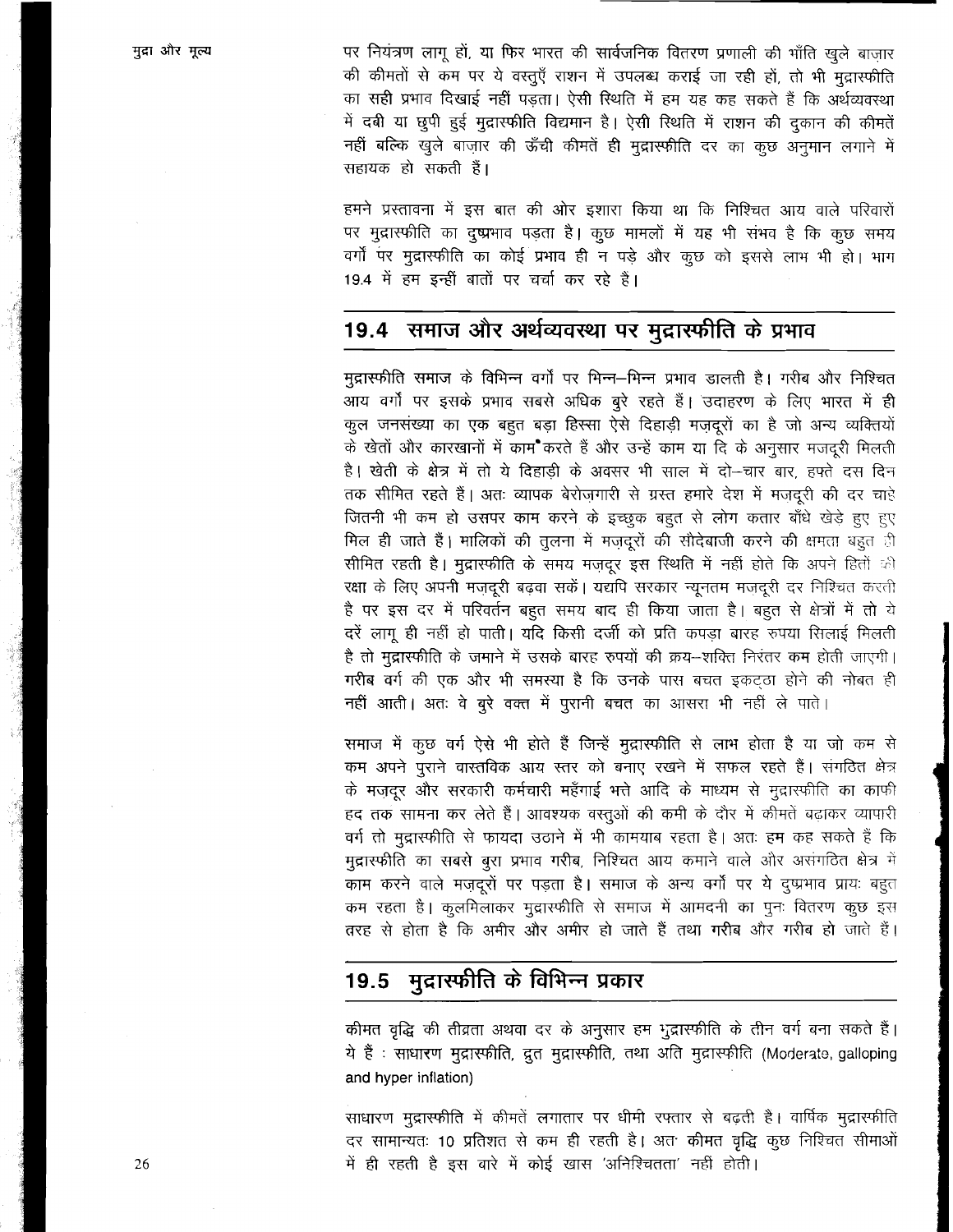कीमतों में निरंतर अच्छी खासी वृद्धि को ही द्रुत मुद्रास्फीति कहा जाता है। आमतौर पर 20 से 40 प्रतिशत प्रतिवर्ष की मुद्रास्फीति दर इसी श्रेणी में आती है। कभी-कभी यह दर 200 प्रतिशत तक भी देखी गई है। दक्षिण अमेरिका के ब्राजील, और अर्जेन्टीना आदि देशों में 1970 के दशक में 100 प्रतिशत से अधिक मुद्रास्फीति दर देखने में आई थी।

अति मुद्रारफीति में तो कीमतों की वृद्धि–दर का कोई ठिकाना ही नहीं रहता। हमें ऐसे उदाहरण भी मिलते हैं कि डेढ़ ही वर्ष में कीमत सूचकांक 100 से बढ़कर 10,000,000,000 हो गया। ऐसी स्थिति में मुद्रा विनिमय के माध्यम के रूप में भी अपनी मान्यता खो बैठती है उसे मृत्य का भण्डार कहना तो एक मज़ाक ही हो जाता है। ब्राज़ील में 1980 दशक के पर्वार्द्ध में इसी प्रकार का अति मुद्रास्फीति का दौर चला था।

### बोध प्रश्न 2

1) क्या मुद्रास्फीति समाज के सभी वर्गों पर एक-सा प्रभाव ड,लती है? यदि नहीं तो इसके कारण बताइए।

2) मुद्रास्फीति के कितने प्रकार होते हैं? उनमें भेद का आधार क्या है? व्याख्या करें।

# 19.6 मुद्रास्फीति के कारण

कीमत वृद्धि किस कारण से आरंभ हुई थी इसी आधार पर हम मुद्रास्फीति के कारणों का वर्गीकरण करते हैं। हमने व्यष्टि अर्थशास्त्र में सीखा था कि कीमत का निर्धारण माँग और पूर्ति के समानता बिन्दू पर होता है। इसी को संतुलन बिन्दू कहते हैं। यदि माँग में वृद्धि हो जाए तो नया संतुलन पहले से अधिक कीमत स्तर पर ही संभव हो पाता है। यदि पूर्ति में संकूचन हो तब भी कीमत बढ़ जाती है। दोनों ही मामलों में कीमत तब तक बढ़ती है जब तक की माँग व पूर्ति पुनः एक समान न हो जाए। पर पहले मामले में कीमत वृद्धि माँग के विस्तार से हुई थी तो दूसरे में पूर्ति का संकुचन ही ऐसी प्रवृत्ति का जन्मदाता -<br>बना है। कई बार उत्पादन लागत में वृद्धि के कारण पूर्ति–वक्र ऊपर खिसक जाता है। इससे भी कीमतें बढती हैं।

अतः प्रक्रिया के आरंभिक कारण के आधार पर हम मुद्रास्फीति को माँगजन्य मुद्रास्फीति (demand-pull inflation) तथा लागतजन्य मुद्रारफीति (Cost-push inflation) में वर्गीकृत कर सकते हैं। यहाँ हम अर्थव्यवस्था की समग्र माँग और समग्र पूर्ति के संदर्भ में ही मुद्रास्फीति की माँग एवं पूर्ति-पक्षों की चर्चा कर रहे हैं।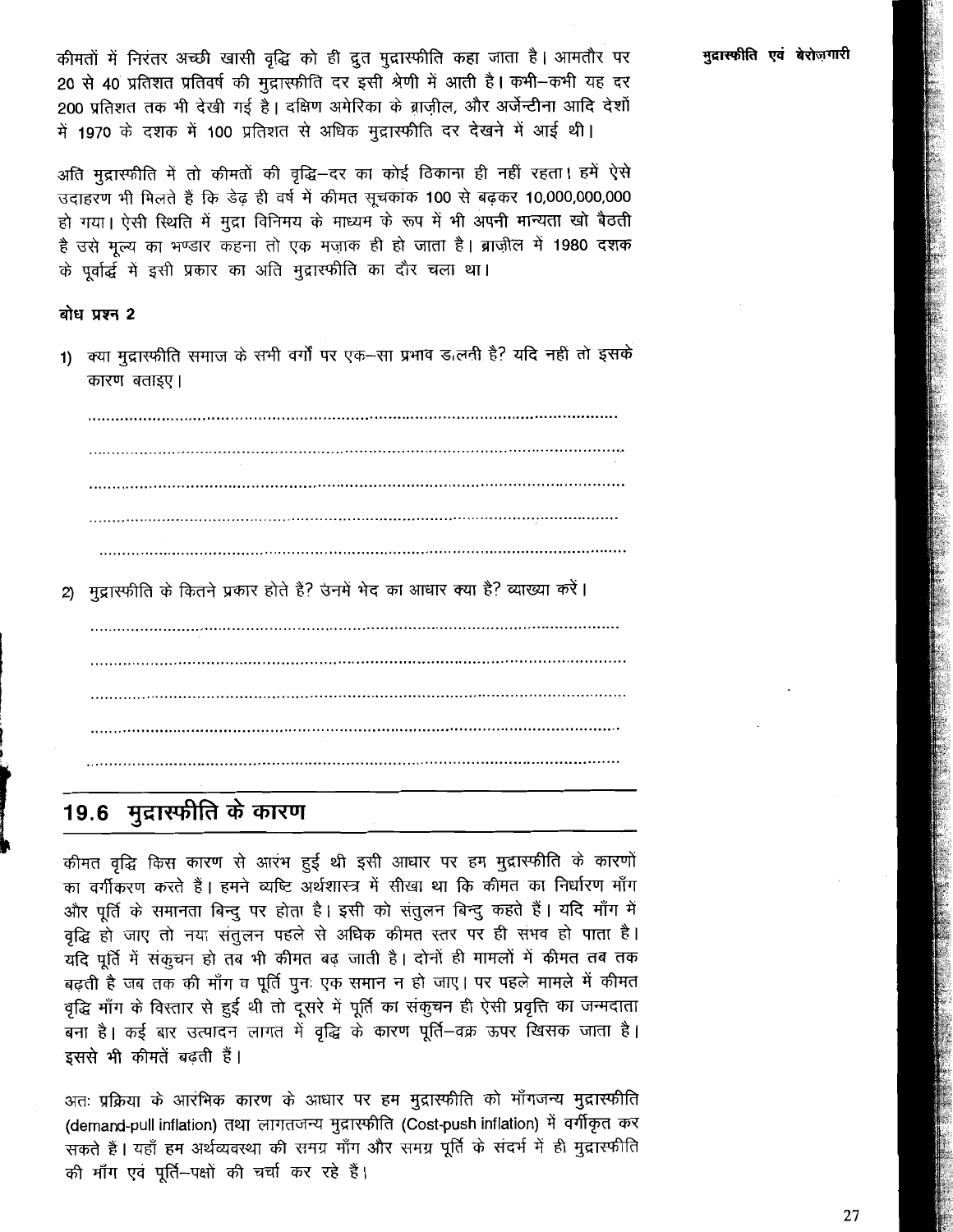## 19.6.1 मुद्रास्फीति: माँग-पक्ष

मुद्रास्फीति के माँग–पक्ष पर वे कारक जिम्मेदार होते हैं तो, पूर्ति स्थिर रहने पर, समग्र माँग को बढ़ाकर कीमत वृद्धि लाते हैं। ये हैं : सरकारी व्यय में वृद्धि, बचत दर में कमी, करों की दर में कमी तथा वे अन्य सभी कारण जो लोगों के पास ज्यादा प्रयोज्य आय बच जाने देते हों या फिर मुद्रा की पूर्ति बढ़ा देते हों। आइए देखें कि ये सभी कारक किस-किस तरह से कीमत वृद्धि की प्रवृत्तियों को जन्म देते हैं।

#### क) सरकारी व्यय वृद्धि के कारण मुद्रास्फीति

मान लीजिए कि सरकार ने नई सडकें बनाने का फैसला किया है। कितने ही बेरोजगारों को इसमें काम मिलेगा। वे रोजी कमाएँगे। अतः लोगों के पास खर्च करने को अधिक पैसा होगा। अर्थव्यवस्था में वस्तुओं की आपूर्ति तो स्थिर हैं, स्वाभाविक है कि इससे अति माँग की स्थिति पैदा हो जाएगी। इससे निपटने के दो ही रास्ते हैं : या तो वस्तुओं का उत्पादन और पूर्ति बढ़ाई जाए, या फिर उनकी कीमतें बढ़ा दी जाएँ। दोनों से ही माँग व पूर्ति का अन्तर समाप्त किया जा सकता है। पर अल्पकाल में उत्पादन वृद्धि संभव नहीं रहती, अतः कीमतें ही बढ़ जाती हैं और समग्र माँग और समग्र पूर्ति में संतुलन लाती हैं। सरकारी व्यय की वृद्धि के फलरवरूप समग्र माँग (AD) वक्र ऊपर की ओर खिसक जाता है (चित्र 19.1) पर अल्पकाल में पूर्ति स्थिर रहने के कारण केवल कीमत स्तर में ही वृद्धि होती है। इससे वास्तविक Y पर ही रहती है।



चित्र 19.1 में यह दिखाया गया है कि प्रारंभ में समग्र माँग AD तथा समग्र आपूर्ति AS थीं। अतः सारी उत्पादित मात्रा OQ को लोग OP कीमत पर खरीद लेते थे। सरकारी व्यय की वृद्धि से समग्र माँग-वक्र ऊपर की ओर AD<sup>1</sup> पर पहुँच जाता है। परिणामस्वरूप नया संतुलन भी पुरानी AS तथा नई AD के सम्मिलन से होता है। पर नए संतुलन बिन्दु पर उत्पादन OQ ही रहता है. केवल कीमत बढकर OP<sup>1</sup> हो जाती है।

#### ख) केन्ज़ीय मुद्रास्फीति अन्तराल

केन्ज़ का मुद्रास्फीति अन्तराल थोड़ा अलग है लेकिन संबंधित है। केन्ज़ीय सिद्धांत निवेश राष्ट्रीय आय निर्धारण में बहुत महत्त्वपूर्ण भूमिका अदा करता है। केन्ज़ीय व्यवस्था में अर्थव्यवस्था को तीन क्षेत्रों में बाँटा गया है : परिवार, सरकार तथा निजी क्षेत्र। परिवार श्रम व साधन सेवाओं से आय प्राप्त करते हैं; उसमें से एक भाग उपभोग पर व्यय करते हैं उपभोग और शेष बचत करते हैं। निजी क्षेत्र वस्तुओं और सेवाओं का उत्पादन करता है। लाभ कमाता है तथा उसका एक भाग नई मशीनें खरीदकर निवेश करते हैं। सरकार दोनों ही क्षेत्रों से कर वसूलती है और उस राशि से सडक निर्माण तथा अन्यान्य सार्वजनिक सेवाओं पर च्यय करती है। समग्र राष्ट्रीय आय (Y) इन्ही तीन क्षेत्रों में उत्पादित वस्तुओं और सेवाओं का मूल्य है। दूसरी ओर, व्यय उपभोग (C), निवेश (I) तथा सरकारी व्यय

28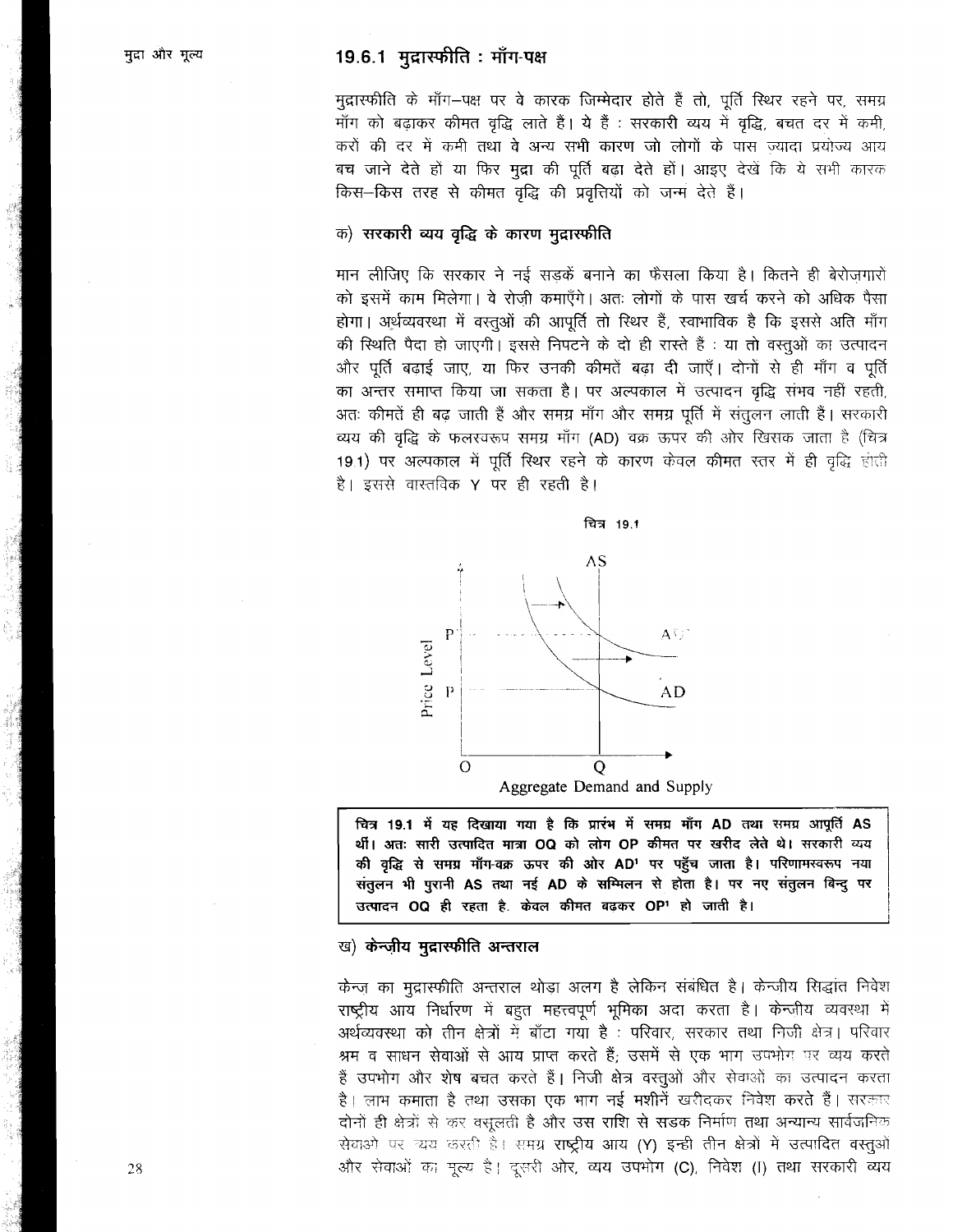(G) का योग है। केन्ज़ ने राष्ट्रीय अर्थव्यवस्था का संतुलन उसी बिन्दू पर माना है जहाँ कुल व्यय यानि C+I+G का योग आय यानि Y के समान होता है (अगर सरकारी क्षेत्र न हो तो उस अवस्था में कूल आय यानि Y केवल C+I के समान होगी)। हमने चित्र 19.2 में यही संतुलन दर्शाया है। C+I+G रेखा 45° की रेखा काटती है। 45° की रेखा वस्तुतः आय = व्यय रेखा ही है। यदि सरकारी व्यय बढ़कर G' हो जाए तो हमारा कूल व्यय भी C+I+G' हो जाएगा। अब नया संतुलन बिन्दू भी पहले की अपेक्षा ऊँचे आय-व्यय रतरों पर ही संभव हो पाएगा। पर यदि आय का रतर बढ़ा पाना संभव न हो तो प्रारंभिक आय स्तर पर हमें MN के समान अति व्यय-या अति माँग का सामना करना पड़ेगा। इसी को हम मुद्रास्फीति अन्तराल कहेंगे, क्योंकि इससे कीमतें बढ़ने की संभावना बढ़ जाती है।



चित्र 19.2 में दिखाया गया है कि सरकारी व्यय G से बढ़कर G, होने पर C+I+G भी C+I+G, तक उठ जाता है। शुरू में C° विन्दु पर संतुलन था, वहाँ आय Y<sub>o</sub> तथा व्यय E, था। पर नए संतुलन बिन्दु e, का अर्थ है कि समग्र व्यय व मौदिक आय क्रमश: E, व Y, हैं। पर यदि वास्तविक आय नहीं बढ़ पाती (यानि Y, से Y, पर नहीं जाती) तो अतिरिक्त माँग के दबाव से कीमतों में ही वृद्धि होती है। इसीजिए MN मुद्रास्फीति अंतराल कहलाता है।

## ग) मुदारफीति वढ़ने से पैदा हुई मुद्रास्फीति

यह भी विचारक्रम लगभग पहले जैसा ही है। मुदा की अपूर्ति बढने पर लोगो के हाथों में खबे करने के लिए रकन बढ़ जाती है। अतः एक अति माँग की अवस्था का जन्म हो जाता है। यहाँ भी असदुलन की सागपित के लिए कीमतों का बढ़ना ही एकमात्र स्वाभाविक विकल्प वन रहना है, क्योकि इस रिश्मति में भी वारतविक उत्पादन का स्तर अपरिवर्तित रहता है। (टेंटिए चित्र 192)

## 19.6.2 मुद्रास्फोति : आपूर्ति-पक्ष

माँग-नव्रः क्र टिबर रह। यह आपूर्वि वक्र के परिवर्तन के परिणामस्वरूप कीमत स्तर की वृद्धि को ही हम पूर्ति-पक्षीय मुद्रास्फीति का नाम देते हैं। इसके नीन भेद होते हैं - लागतजन्य मुराज्यकी ), साम-जन्म मुद्राज्यकीति तथा आपूर्ति मुद्रास्फीति।

ਰਦੇ ਕਸਮਾਨ ਦਰ *ਬਣਾਰ*ਲੀ(ਫ਼ੋ

ा अन्य अधिका होती है जब बाज़ार शक्ति का प्रयोग कर श्रमिक  $\mu$  ,  $\mu$  ,  $\mu$ 

मुद्रास्फीति एवं बेरोजगारी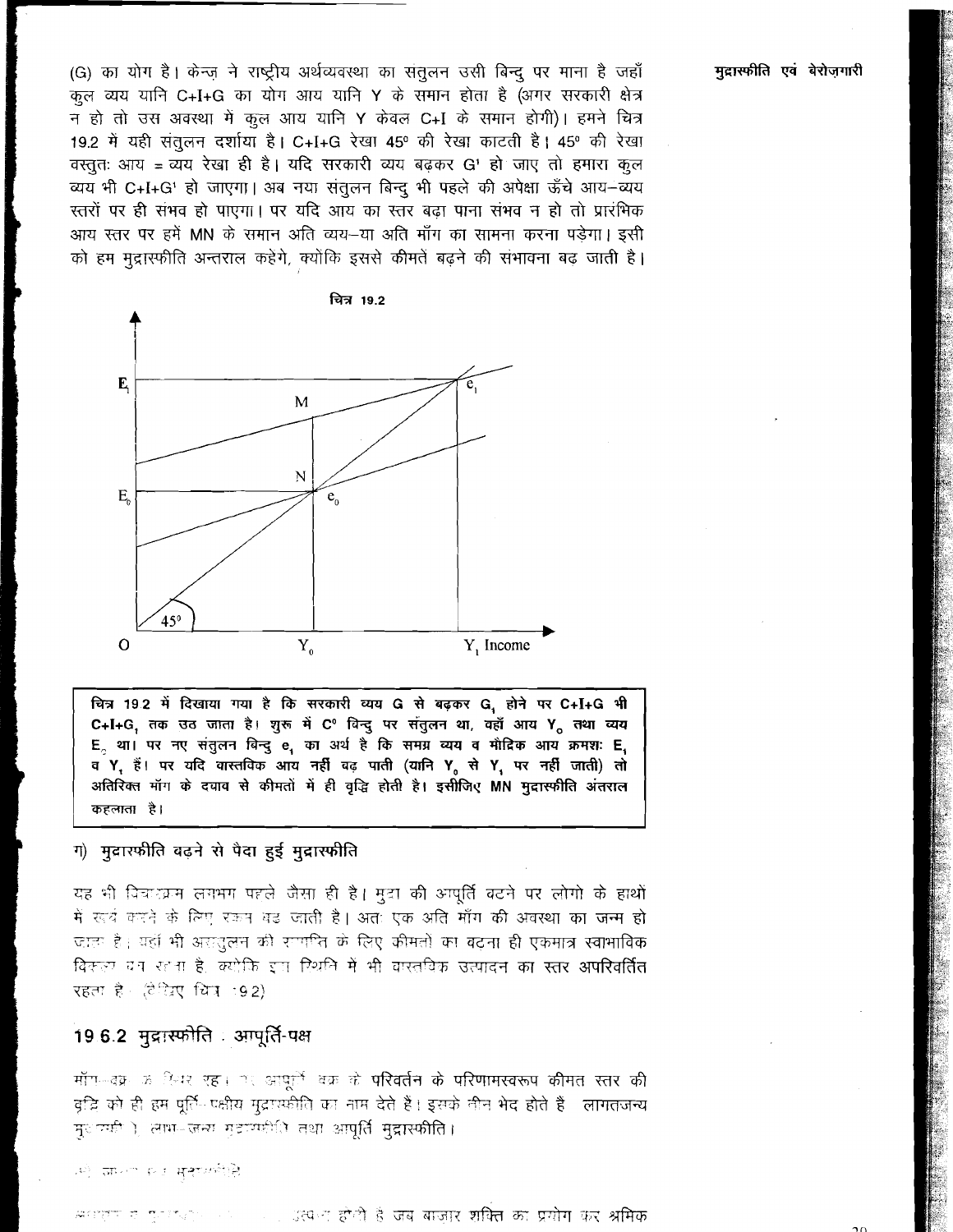संघ अपनी मजदूरी दर को बढ़ाने और फर्में अपने उत्पादन के दाम बढ़ाने में सफल हो जाते हैं। मजदूरी बढ़ने के कारण उत्पादन की प्रति इकाई श्रम लागत बढाने में सफल हो जाते हैं। मज़दूरी बढ़ने के कारण उत्पादन की प्रति इकाई श्रम लागत बढ़ जाती है और इसे पूरा करने के लिए उत्पादक कीमतें बढ़ा देते हैं। कीमतें बढ़ने से मजदूर और अधिक मज़दूरी की माँग करते हैं और उत्पादक फिर कीमतें बढ़ा देते हैं। मजदूरी दर में निरंतर वृद्धि की यह शृंखला कीमतों में निरंतर वृद्धि लाती है। ऐसी मुद्रास्फीति को मज़दूरीजन्य मुद्रास्फीति कहते हैं।

#### ख) लाभजन्य मुद्रास्फीति

जब फर्में अपने लाभ बढ़ाने हेतू कीमतें बढ़ाती है तो न केवल सभी कीमतें लगती हैं, मज़दूर भी अधिक मज़दूरी की माँग करने लगते हैं। मज़दूरी बढ़ने और आगतें महँगी होने के कारण उत्पादक और कीमतें बढ़ा देते हैं। इस तरह कीमत-मज़दूरी वृद्धि की नई तरंगें आरंभ हो जाती हैं। इसे ही लाभ–जन्य मुद्रास्फीति का नाम दिया जाता है।

इन दोनों ही अवस्थाओं में हर उत्पादन मात्रा पहले की अपेक्षा ऊँची कीमतों पर ही बाजार में उपलब्ध हो पाएगी। चित्र 19.3 में समग्र आपूर्ति-वक्र बाईं ओर खिसक जाती है। यह दर्शाती है कि अब उत्पादक Y, उत्पादन के लिए P, के स्थान पर P<sub>2</sub> कीमत की माँग करेगा। अतः संतुलन कीमत R, अब P से अधिक होगी। यही नहीं संतुलन उत्पादन तथा आय का स्तर Y, भी Y से नीचा ही रहता है।

मज़दूरीजन्य मुद्रास्फीति तभी संभव हो पाती है जबकि श्रमिक संगठित हो तथा उनके संगठन अर्थव्यवस्था के सभी क्षेत्रों में मज़दूरी वृद्धि करवा पाने में सक्षम हो। भारत में श्रम संगठन इतने व्यापक नहीं हैं और इसीलिए यहाँ के आँकड़ों से मज़दूरीजन्य मुद्रास्फीति की कोई साक्षी नहीं मिल पाती।

इसी तरह से फर्में भी तभी मनमाने ढंग से कीमतें बढ़ाने में सफल हो पाती हैं जबकि वस्तू बाजार में काफी अपूर्णताएँ हों। एक प्रतियोगी फर्म के लिए अपनी कीमत बढ़ाना सहज नहीं होता पर एकाधिकारी एवं अल्पाधिकारी बाज़ारों में उत्पादकों को कीमत बढ़ाने पर बिक्री कम होने का कोई डर नहीं रहता। अतः वे बड़े आराम से कीमतें बढ़ा देते हैं।





चित्र 19.3 उत्पादन लागतों की वृद्धि समग्र पूर्ति-वक्र को ऊपर खिसका देती है। अब AS, के स्थान AS, पर ही पूर्ति का स्तर दर्शाता है। उत्पादक अब उसी उत्पादन स्तर के लिए अपेक्षाकृत अधिक कीमत माँगते हैं। पहले वे Y, मात्रा P, कीमत पर बेचने को तैयार थे पर अब वे P2 कीमत चाहते हैं। नया संतुलन E, पर होगा जहाँ नई संतुलन कीमत P, का निर्धारण होता है।

30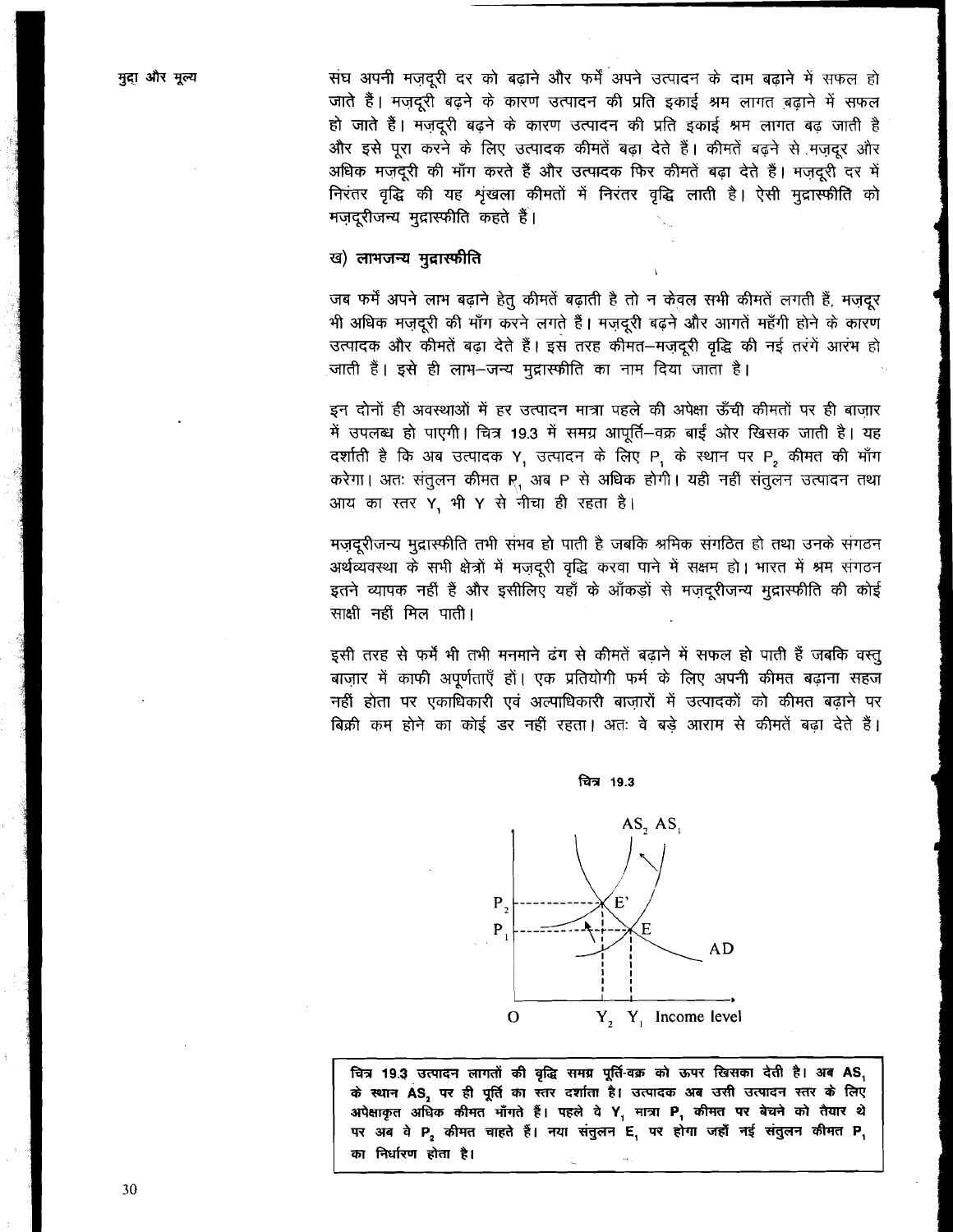कई बार अचानक आपूर्ति में भारी गिरावट के कारण भी कीमत स्तर बहुत ऊपर उठ जाता है। इस गिरावट के कारणों पर फर्म या श्रमिकों का कोई नियंत्रण नहीं रहता। अचानक प्राकृतिक आपदाओं के कारण फसल नष्ट होने से आपूर्ति अभाव की ऐसी स्थिति पैदा हो जाती है। इसी तरह 1973 तथा 1979 में तेल निर्यातक संघ द्वारा पैट्रोलियम कीमतों की वृद्धि से विश्व भर के देशों में मुद्रास्फीति फैल गई थी। यह सभी आपूर्ति–आघात मुद्रास्फीति .<br>के उदाहरण हैं।

# 19.7 संरचनात्मक मुद्रास्फीति

अभी तक हमने मुद्रास्फीति के जिन कारणों एवं सिद्धांतों की चर्चा की है, वे सभी विकसित औद्योगिक राष्ट्रों के परिप्रेक्ष्य में विकसित हुए हैं। ये भारत तथा अन्य विकासशील देशों में उतनी अच्छी तरह लागू नहीं हो पाते। विकसित पश्चिमी देशों के विपरीत इन देशों में पूँजी, विदेशी मुद्रा (आवश्यक मशीनों तथा सामग्रियों के आयात हेतु), भूमि तथा बुनियादी .<br>सुविधाओं (सड़क, रेलें, बिजली आदि) का अभाव ही रहता है। साथ ही साथ विशाल -<br>जनसंख्या का खेती पर ही आश्रित होना कृषि भूमि का व्यापक विखण्डन करता है। भस्वामित्व की विकृत प्रणालियाँ, तकनीकी पिछड़ापन और कृषि निवेश की नीची दर भी .<br>यहाँ समस्याओं को और गहन कर देती है। कम विकसित देशों की ये खास विशेषताएँ हैं। इन संरचनात्मक विशेषताओं के आधार पर ही संरचनात्मक मुद्रास्फीति का सिद्धांत विकसित हुआ है। आइए देखें कि ये कारक किस प्रकार कार्य करते हैं।

#### क) खाद्यान्न का अभाव

ज़्यादातर गरीब देशों की जनसंख्या का अधिकांश भाग कृषि से ही अपनी रोज़ी-रोटी कमाता है। कहीं-कहीं कुछ उद्योगों के विकास के कारण कुछ लोगों को शहरी क्षेत्रों में भी काम मिलने लगा है। पर कृषि भूमि के स्वामित्व में बहुत अधिक असमानताएँ तथा काश्तकारी प्रणाली, पुरानी घिसी-पिटी तकनीकों तथा कृषि निवेश के अभाव की संरचनात्मक बाधाओं के कारण बढ़ते हुए शहरीकरण व जनसंख्या की खाद्यान्न की माँग को पूरा कर पाना संभव नहीं हो पाता। यही नहीं, कृषि की मौसम पर निर्भरता इतनी अधिक है कि कभी सूखा तो कभी बाढ़ के कारण से भी अनाज की सारी कभी हो जाती है। अतः अनाज के दाम बहुत तेज़ी से बढ़ते हैं और यही मुख्य मजूरी-वस्तू भी है। इसी के कारण अन्य वस्तुओं के दामों में भी वृद्धि का सिलसिला चल पड़ता है। इसीलिए बहुत से अर्थशास्त्री खाद्यान्न कीमतों को ही अल्प विकसित देशों में मुद्रास्फीति का प्रमुख कारक मानते हैं।

### ख) विदेशी मुद्रा का अभाव

पिछड़े देशों को अपने विकास कार्यों के लिए मशीनों, आवश्यक साज़ सामान व कच्चा माल व कहीं-कहीं तो खाद्यान्न एवं अन्य उपभोग्य वस्तुओं के आयात पर भारी खर्च करना आवश्यक हो जाता है। पर वस्तुओं की क्वालिटी में कमी आदि के कारण इन देशों की निर्यात आय-आयात आवश्यकता की तुलना में बहुत ही कम रहती है। अतः इन देशों में विदेशी मुद्रा की कमी बनी ही रहती है और घरेलू क्षेत्र में वस्तुओं का अभाव आयात द्वारा पूरा कर पाना संभव नहीं हो पाता। ऐसी स्थिति में कूछ वस्तूओं की कीमतों में वृद्धि धीरे-धीरे अर्थव्यवस्था में कीमत वृद्धि ले आती है।

यही नहीं, साधनों का काफी बड़ा भाग भूमि, सोना आदि जैसे अनुत्पादी निवेश में लग जाता है। अन्वथा यह निवेश नए उद्योग, नई सड़कें, मशीनें, सिंचाई की सुविधाएँ आदि विकास कार्यों में लगाया जा सकता है, जिससे इन देशों के विकास की दर ऊपर उठ सकती ी। इस तरह से संरचनात्मक कारक अल्प विकसित देशों में मुद्रास्फीति की व्याख्या करते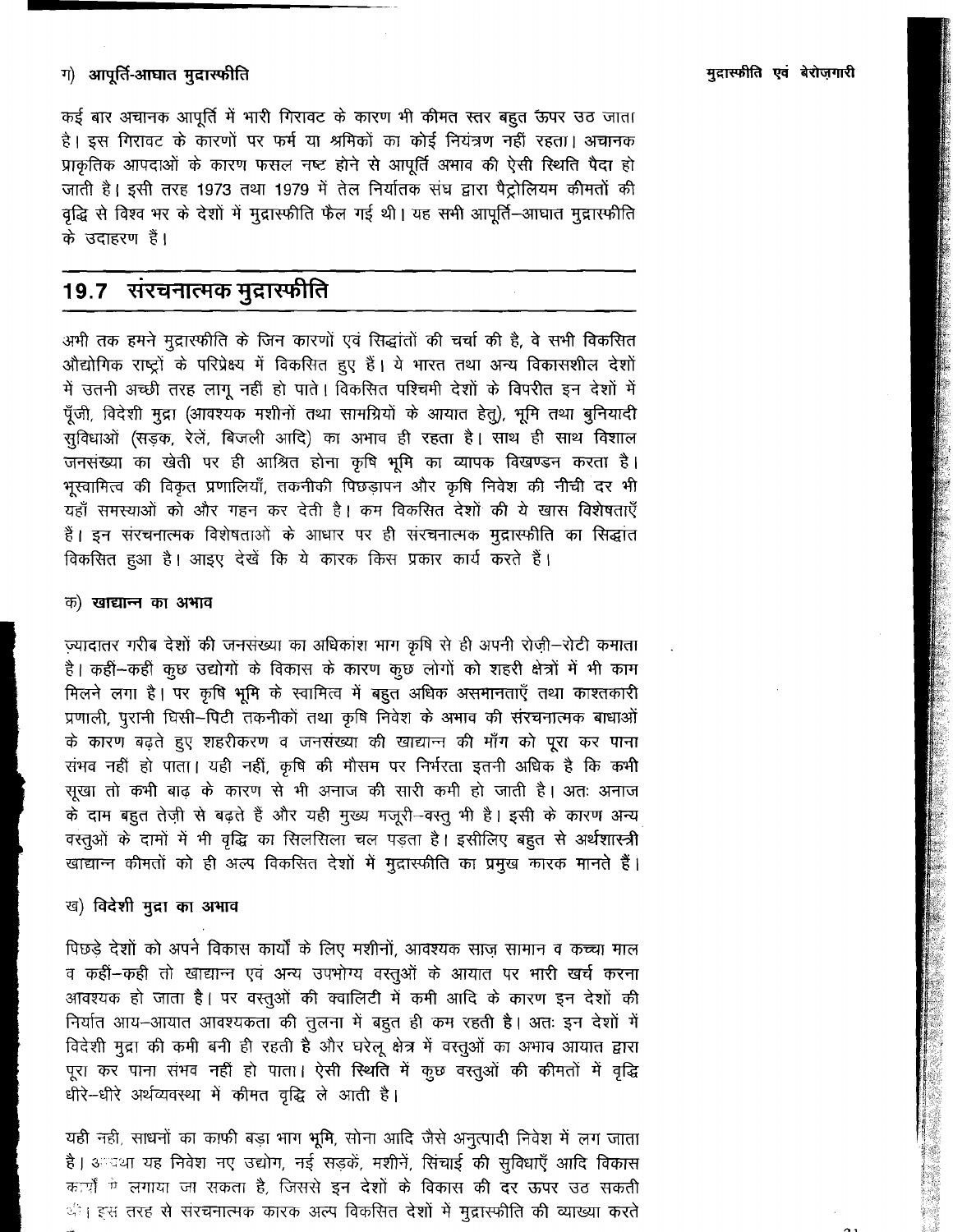# 19.8 मुद्रास्फीति-विरोधी नीतियाँ

अब हम यह तो समझ ही गए हैं कि मुद्रास्फीति के मुख्य--मुख्य कारण क्या होते हैं। आइए अव इसको दूर करने के उपायों की ओर भी कुछ ध्यान दें। अर्थव्यवस्था में मद्रास्फीति को किस प्रकार नियंत्रित किया जा सकता है? इस समस्या के समाधान के लिए इसके कारणों को स्पष्टतः जान लेना आवश्यक होता है। हमें यह पता होना चाहिए कि यह मुद्रास्फीति माँग-पक्ष के कारको से आरंभ हुई है कि पूर्ति-पक्ष से। ऐसा क्यों होता है? यही बात हम समझने का प्रयास कर रहे हैं :

मान लीजिए कि माँग में वृद्धि के कारण मुद्रास्फीति प्रारंभ हुई है। अर्थात् लोगों के पास क्रय शक्ति बढ़ गई है पर उत्पादन या पूर्ति पूर्ववत् ही हैं। इस अवस्था में मूद्रा स्फीति को नियंत्रण में लाने के लिए सबसे अच्छा उपाय तो यही होगा कि किसी तरह से लोगों के पास उपलब्ध अतिरिक्त प्रयोज्य आय को कम किया जाए। सरकार यह कार्य दो तरह से कर सकती है : मुद्रा की पूर्ति घटा कर अथवा करों में राहत का लालच देकर लोगों को बचत करने के लिए प्रोत्साहन देकर। प्रत्यक्षतः मुद्रा की पूर्ति घटाने से वस्तुओं की माँग भी सीधे से ही घट जाती है। पर, बचत प्रोत्साहनों द्वारा उन्हीं लोगों का उपभोग कम होताहै जिनके पास काफी अतिरिक्त धनराशि हो। इससे भी समग्र माँग कम हो जाती है तथा कीमतों पर अंकूश लगता है। चित्र 19.4 में हम यही दिखा रहे हैं कि पूर्ति के AS, स्तर पर बने रहते हुए समग्र माँग AD, से बढ़कर AD, होने पर कीमतें बढ़ती हैं, लेकिन माँग पर नियंत्रण करने के प्रयास इसे पुनः AD, तक पहुँचा देते हैं।



चित्र 19.4 आरंभिक समग्र भाग, AD, और समग्र आपूर्ति, AS, वक्र F, पर काटन (intersect) हैं जहां आय का स्तर Y है और कीमतों का स्तर P है। पत्नु उत्पाद लगत में वृद्धि समग्र आपूर्ति को AS, की ओर भेजती है। इसके बहरण कीमत P से बदकर P, हो जाती है। इन उच्च कीमतों पर केवल आय का Y, रतर उत्पन्न होगा क्योंकि उपभोक्ता सामान और सेवाओं की अधिक मात्रा खरीद नहीं सकते हैं। इन परिस्थितियों के अंतर्गत मांग प्रबंधन नीतियों को स्वीकार करने से समग्र मांग AD, तक हो जाएगी। इससे कीमतें पुराने स्तर P. चली जाएंगी परंतु Y. पर आय का स्तर कम हो जाएगा।

परन्तु यदि मुद्रास्फीति का मूल कारक समग्र आपूर्ति का कम होना रहा हो तो मॉग पर नियंत्रण के प्रयास सारी अर्थव्यवस्था को ही विकृत कर देंगे। पूर्ति-वक्र AS, से AS, होने पर माँग के सकचन की नीतियों से यद्यपि कीमतें तो कम हो जाएँगी पर उत्पादन में भी भारी कमी का सामन्ग वारना गड़ेगा। अतः श्रम की मांग कम होने से बेरोजगारी की समस्या ार्भर रूप धारण कर लगी। अतः जब पूर्ति-पक्ष के कारकों से मुद्रास्फीति पैदा हो तो प्रभा निदान तथा उपचार की खोज भी पूर्ति पक्षीय कारकों में ही होनी चाहिए। यद्यपि सरकार

32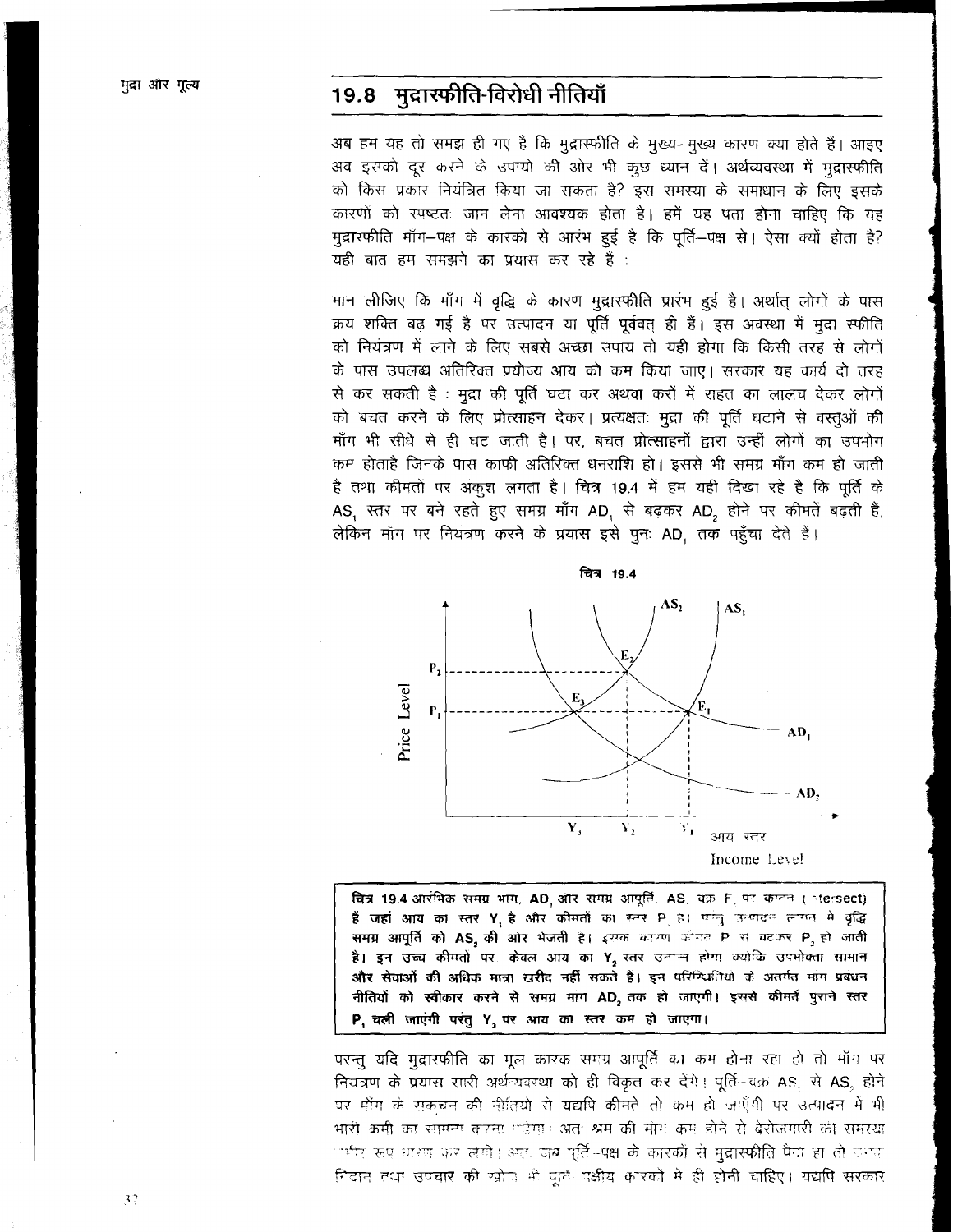अल्पकाल में उत्पादन वृद्धि तो नहीं कर सकती पर लागत वृद्धि के दुष्प्रभावों को अपनी नीतियों द्वारा काफी हद तक सीमित अवश्य कर सकती है।

इस दृष्टि से बिक्री कर, उत्पादन शुल्क आदि अप्रत्यक्ष करों में कमी से उत्पाद लागतें तो कम होती ही हैं, साथ ही वस्तुओं के बाज़ार मूल्य भी कम होने लगते हैं। इससे फर्में पहले की अपेक्षा ज़्यादा माल बेचने में सफल रहती है। पर, फसल खराब होने की दशा में तो सरकार अपने सुरक्षित भण्डार से *सार्वजनिक वितरण प्रणाली* में अधिक मात्रा में अनाज भेजकर ही इस समस्या पर काबू पा सकती है। यहाँ उन अन्य कारकों की चर्चा कर पाना सभव नहीं है जिनसे अब मुद्रास्फीतिकारी नीतियों की सफलता का मूल्यांकन संभव होता है ।

#### अव-स्फीति 19.9

अब हम अवस्फीति के प्रश्न पर आते हैं। *अवस्फीति* वह स्थिति है जब कीमतों में निरंतर गिरने की प्रवृत्ति हो जाती है। इसका एक मुख्य कारण तो समग्र माँग का आपूर्ति से कम होना है। इस अवस्फीति की दशा में केवल कीमतें ही नहीं गिरती बल्कि साथ-साथ उत्पादन भी कम होता है। देशों में बेरोजगारी बढ़ती है तथा सभी आर्थिक गतिविधियों में शिथिलता आ जाती है। सन् 1929-33 की व्यापक मंदी पूँजीवादी देशों में ऐसी ही भारी अवस्फीति का उदाहरण रहा है। उन वर्षों में कीमतें ही नहीं गिरीं, साथ-साथ इन देशों में बेरोज़गारी अति भयावह रूप धारण कर गई थी तथा आय तेज़ी से गिरी।

#### मुद्रास्फीति जनित मंदी 19.10

केन्ज़ ने जिस प्रकार की परिस्थितियों का विश्लेषण किया था, उनमें तो मुद्रास्फीति अन्तराल से अल्पकाल में ही वास्तविक उत्पादन तथा रोज़गार में वृद्धि हो जाती है। शुरू में कीमतें कुछ बढ़ती हैं पर शीघ्र ही उत्पादन वृद्धि से कीमतों पर अंकुश लग जाता है। अतः केन्ज़ीय परिस्थितियों में मुद्रास्फीति के कारण रोज़गार तथा उत्पादन और वास्तविक आय में सुधार होता है। पर 1976 के दशक में विश्व के कई देशों में कीमतों तथा बेरोज़गारी में साथ-साथ वृद्धि ने अर्थशास्त्रियों को काफी परेशानी में डाल दिया था। वह स्थिति जबकि कीमत वृद्धि के साथ-साथ रोज़गार स्थिर रहता है या फिर गिरने लगता है, मुद्रास्फीति मंदी कहलाती है। इस प्रक्रिया की व्याख्या कुछ इस प्रकार की जाती है :

अर्थव्यवस्था में अगर मुद्रास्फीति दर 6 प्रतिशत है। इससे यह एक स्वाभाविक अपेक्षा हो जाती है कि कीमतें इसी दर पर बढ़ती रहेंगी। इसी अपेक्षित दर के आधार पर श्रमिक संघ नए वेतनमानों की सौदेबाजी भी कर लेते हैं। उत्पादक भी इसके अनुसार अपनी कीमतें निश्चित करते हैं। पर यदि मुद्रास्फीति दर अचानक 6 प्रतिशत से अधिक हो जाए तो श्रमिकों को लगेगा कि उनका पुराना मज़दूरी समझौता मुद्रास्फीति से बचने के लिए पर्याप्त नहीं रह गया है और ज़्यादा मज़दूरी बढ़ने से वस्तूओं की कीमतें भी और ज़्यादा तेज़ी से बढ़ने की संभावना होगी।

अतः हम कह सकते हैं कि आज की कीमत स्तर के निर्धारण में भविष्य में अपेक्षित कीमत रतर काफी बड़ी भूमिका अदा करता है। इस विचार के अनुसार मुद्रास्फीतिजनित मंदी स्फीति विरोधी नीतियों तथा अपेक्षित व वास्तविक मुद्रास्फीति की दरों में अंतर का मिला-जुला परिणाम है।

हमने भाग 19.8 में देखा था कि मुद्रास्फीति विरोधी नीतियों के फलस्वरूप कीमतें ही नहीं राष्ट्रीय आय भी कम हो सकती है। पर इन नीतियों के दोनों प्रभाव एक साथ महसूस नहीं होते। अभी ये नीतियाँ अपना प्रभाव डाल ही रही होती हैं कि मुद्रास्फीति की अपेक्षित दर वास्तविक मुद्रास्फीति दर के पास पहुँचने का प्रयास ही कर हरी होती है। यानि मौद्रिक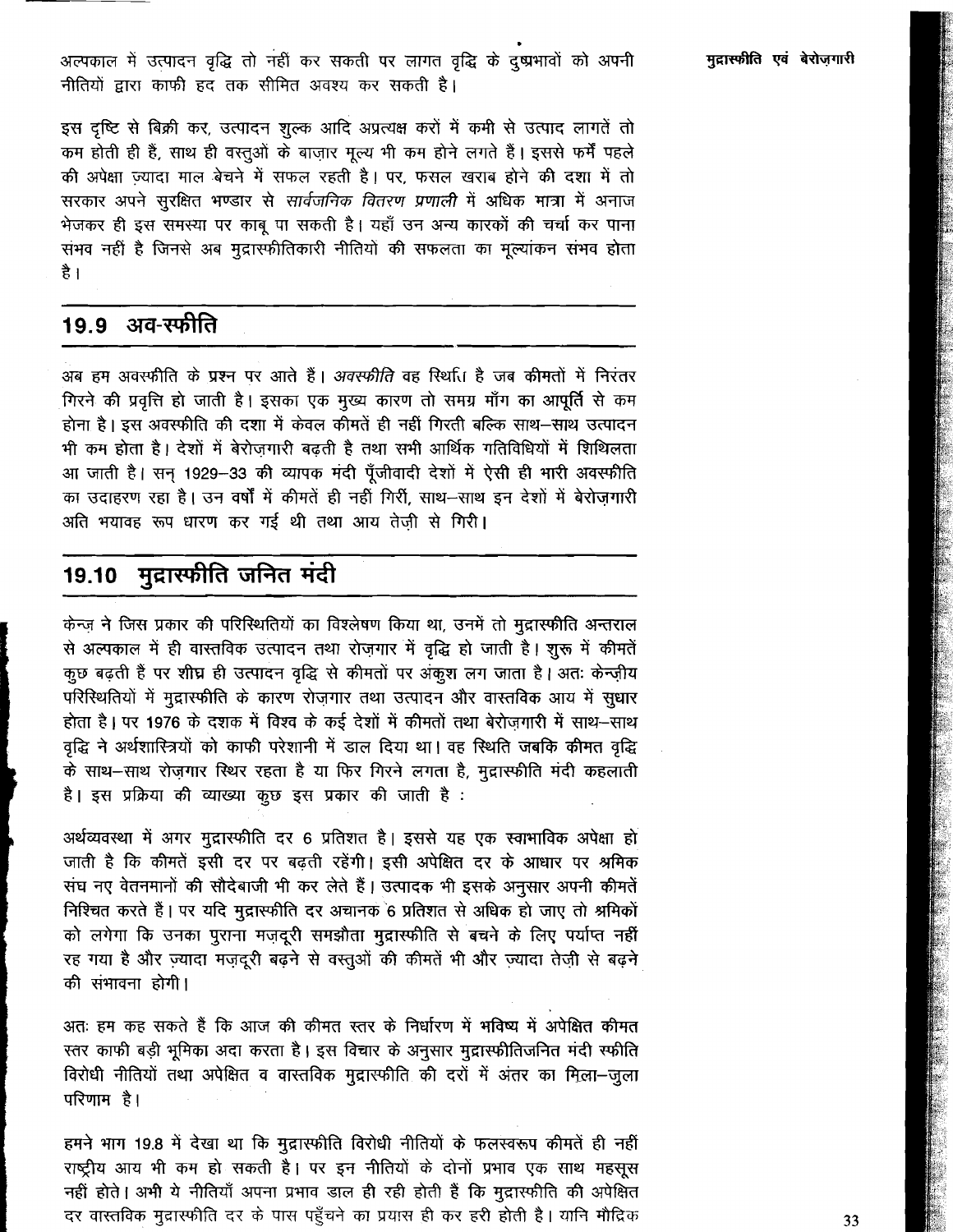आय में वृद्धि की मंदगति मुद्रास्फीति की दर में वृद्धि की और दबाव (जो कि मुद्रास्फीति नियंत्रण में लाने की नीतियों का परिणाम है)। यह वह स्थिति है जब उत्पादन स्तर की अवरुद्धता (Stagnation) तथा बढ़ती मुद्रास्फीति साथ-साथ रहती है।

#### मुद्रास्फीति तथा बेरोजगारी : फिलिप्स वक्र 19.11

इस भाग में हम यह जानेंमे का प्रयास करेंगे कि क्या मुद्रास्फीति की दर तथा बेरोजगारी दर के बीच किसी तरह का संबंध है? यदि कोई संबंध है भी तो इस संबंध का स्वरूप कैसा है?

अर्थशास्त्री बहुत समय से मुद्रास्फीति तथा बेरोज़गारी के बीच संबंध ढूँढते रहे हैं। एक ब्रिटिश अर्थशास्त्री ए.डब्ल्यू. फिलिप्स ने मजदूरी दर की मुद्रास्फीति तथा बेरोजगारी के बीच संबंध का अध्ययन किया। उन्होंने 1861 से 1957 तक के ब्रिटिश अर्थव्यवस्था के ऑकड़ों का अध्ययन किया। इसमें उन्होंने बेरोज़गारी दर तथा मज़दूरी मुद्रास्फीति दर के बीच विपरीत संबंध पाया। हम जानते हैं कि अन्य बातें पूर्ववत् रहने पर, मजदूरी मुद्रास्फीति से लागतजन्य मुद्रास्फीति का जन्म होता है। इसका अर्थ यह हुआ कि मज़दूरी-स्फीति तथा सामान्य मुद्रास्फीति में सीधा संबंध है। मज़दूरी-स्फीति और मुद्रास्फीति की दर के बीच सीधे संबंध तथा मज़दूरीस्फीति और बेरोज़गारी के बीच विपरीत संबंध से यह परिणाम निकलता है कि मुद्रास्फीति की दर और बेरोज़गारी के बीच विपरीत संबंध होता है।

हम जानते हैं कि :

मज़दूरी वृद्धि दर  $\alpha$  मुद्रास्फीति दर

और मज़दूरी वृद्धि-दर α (1/बेरोज़गारी दर)

इसीलिए

मुद्रास्फीति दर  $\alpha$  (1/बेरोज़गारी दर) यहाँ  $\alpha$  अनुपातिकता दर्शाता है।

ऐसा हो सकता है। अगर बेरोजगारी दर कम है और श्रमिक अच्छी तरह संगठित हैं तो वे अधिक आसानी से मज़दूरी वृद्धि की माँग मनवा सकते हैं। बेरोज़गारी कम तथा श्रम बाज़ार में श्रम की कमी आमतौर पर तभी होती है जब वस्तुओं की माँग में वृद्धि हो रही हो तथा खूब मुनाफा हो रहा हो। ऐसे में फर्मों को मज़दूरी बढ़ाने में कुछ खास ऐतराज नहीं होता क्योंकि मुनाफा कमाने के दौर में कोई भी हड़ताल नहीं चाहता। इसके विपरीत ज़्यादा बेरोज़गारी तथा कम माँग एवं कम लाभ की दशा में न तो श्रमिक मज़दूरी बढ़वाने की बात करते हैं और न ही फर्में इसके लिए कभी तैयार हो पाती हैं।

दूसरी व्याख्या श्रम की अति माँग के संदर्भ में है। तेज़ी में जब माँग और लाभ निरंतर .<br>बढ़ रहा हो तो यह संभव है कि श्रम की माँग पूर्ति की अपेक्षा अधिक हो जाए। इससे मज़दूरी की दर और साथ-साथ मुद्रास्फीति दर भी बढ़ जाएगी। अतः जैसे-जैसे बेरोज़गारी दर में कमी आती है, मुद्रास्फीति दर बढ़ने लगती है। यह बात ध्यान देने योग्य है कि ये दोनों व्याख्याएँ तेज़ी से मंदी के दोनों ही दौरों में साथ-साथ भी काम कर सकती हैं। ये एक-दूसरे की विकल्प नहीं हैं।

अतः फिलिप्स वक्र एक दाहिनी ओर ढलवाँ वक्र होगा। इसके क्षैतिज–अक्ष पर बेरोजगारी की दर तथा ऊर्ध्व-अक्ष पर मुद्रास्फीति दर दिखाई जाती है। इसका अभिप्राय है कि बेरोजगारी तथा कीमतों के बीच एक प्रकार का लेनदेन (trade off) होता है। यदि सरकार बेरोज़गारी की दर कम करना चाहती है तो उसे मुद्रास्फीति की दर में वृद्धि स्वीकार करनी होगी। या फिर यदि मुद्रास्फीति की दर कम करनी है तो कुछ बेरोज़गारी स्वीकार करनी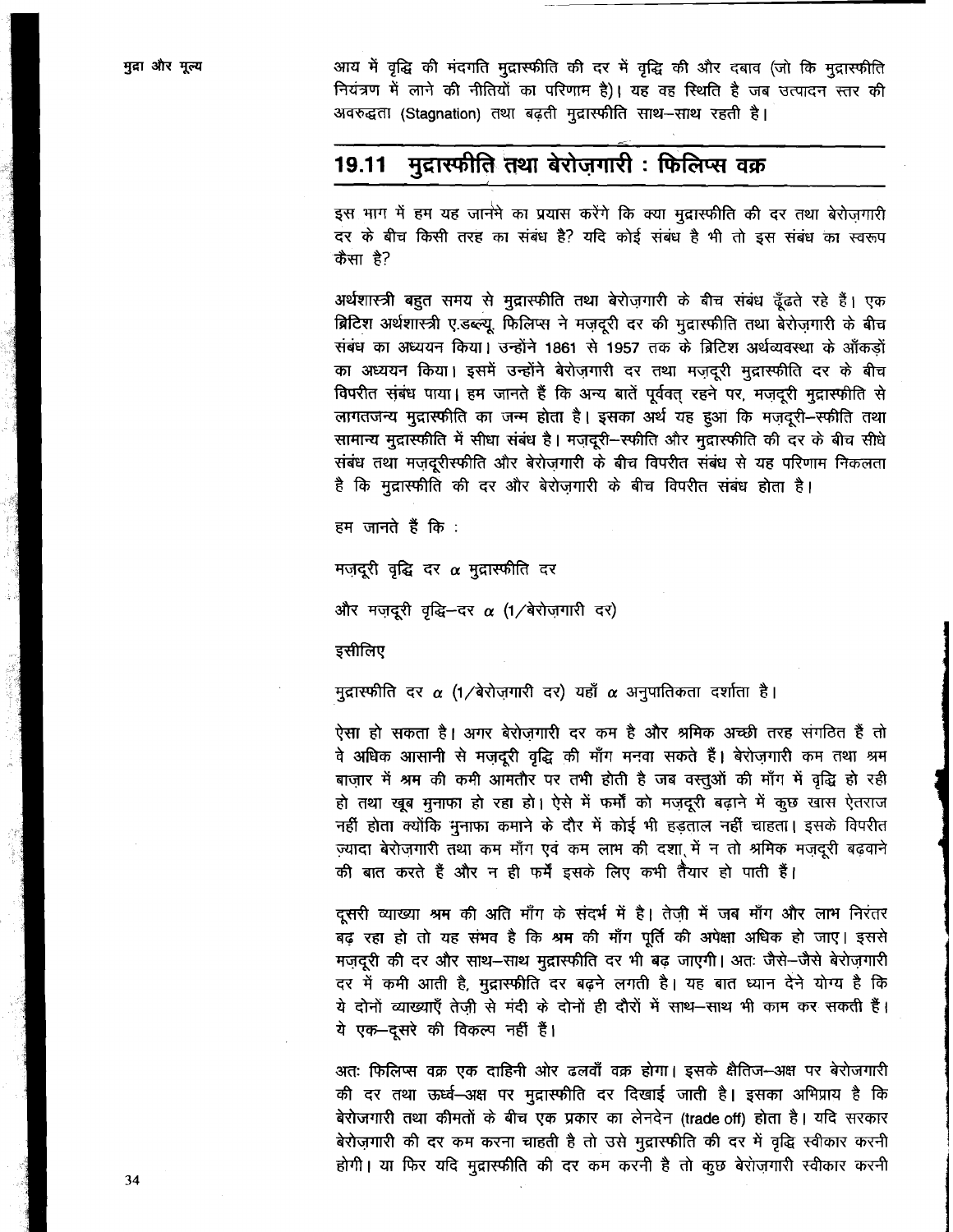#### होगी। (देखिए चित्र 19.5)

लेकिन 1970 के दशक में फिलिप्स वक्र की अवधारणा को उस समय धक्का लगा जब पूँजीवादी देशों ने यह अनुभव किया कि उनके यहाँ मुद्रास्फीति की दर में वृद्धि के साथ-साथ बेरोज़गारी की दर भी बढ़ रही है यानि मुद्रास्फीतिजन्य मंदी (Stagflation) की स्थिति बन गई है।

फिलिप्स वक्र की बहुत सारी आलोचनाएँ हैं लेकिन यहाँ हम केवल दो की चर्चा कर रहे हैं :

पहली आलोचना तो यही है कि फिलिप्स का विश्लेषण अल्पकाल में तो सही हो सकता है पर दीर्घकाल में नहीं। अगर मौद्रिक मज़दूरी दर स्थिर रहते हुए कीमतें बढ़ती हैं तो व्यापारियों को प्रति इकाई उत्पादन पर अधिक मुनाफा मिलता है। अतः कीमत वृद्धि के समय उत्पादक उन्हीं वस्तुओं का उत्पादन बढ़ाते हैं जिनके दाम और जिनसे लाभ) बढ़ रहे हों। इसके कारण इन उद्योगों में श्रम की माँग बढ़ जाती है। अधिक उत्पादन का अर्थ है अधिक मज़दूरों को काम। पर ऐसा अल्पकाल में ही ठीक है। यही फिलिप्स वक्र संबंध भी है क्योंकि मुद्रास्फीति में वृद्धि बेरोज़गारी में कमी लाती है।



चित्र 19.5 : फिलिप्स वक्र बेरोज़गारी दर तथा गुद्रास्फीति दर के अनुलोम संबंध को दर्शाता है। कीमत वृद्धि दर को P, से घटाकर P, पर लाने के लिए बेरोज़गारी दर को U, से U, तक बढ़ने देना पड़ेगा। दूसरे शब्दों में, समाज को बेरोज़गारी घटाने की कीमत उच्च मुद्रास्फीति दर के रूप में चुकानी पड़ती है।

पर दीर्घकालिक व्यवहार बहुत भिन्न होता है। मौद्रिक मज़दूरी स्थिर रहने पर कीमत स्तर बढ़ने का अर्थ होगा वास्तविक मज़दूरी दर, यानि मौद्रिक मज़दूरी तथा सामान्य कीमत स्तर के अनुपात में गिरावट। शीघ्र ही मज़दूर संघों को इस गिरावट की अनुभूति हो ही जाती है तथा वे मज़दूरी स्फीति के अनुपात में मज़दूरी बढ़ाने की माँग शुरू कर देते हैं। अब उत्पादन लागत बढती है तथा उत्पादकों को उत्पादन जारी रखना लाभप्रद नहीं रहता। अतः वे उत्पादन घटाएँगे, जिसके कारण श्रम की माँग व रोज़गार में घटेगा। मुद्रास्फीति दर तो अपने पुराने स्तर पर टिकी रहती है पर बेरोज़गारी दर बढ़ने लगती है। इस तरह से मुद्रास्फीति तथा बेरोज़गारी दरों के बीच लेनदेन का विचार मान्य नहीं रहता। किन्तु हमें यह नहीं भूलना चाहिए कि फिलिप्स वक्र उन 96 वर्षों के अनुभव पर आधारित है जिस दौरान दो विश्वयुद्ध तथा प्रौद्योगिकी में महत्त्वपूर्ण परिवर्तन हुए।

दूसरी आलोचना इस प्रकार है। फिलिप्स वक्र बेरोज़गारी तथा मुद्रास्फीति की दर बढ़ाने में पूँजी की भूमिका को नज़रअंदाज कर देता है। पूँजीवाद में ज़्यादा से ज़्यादा लाभ कमाने की चाह उत्पादकों को अक्सर पूँजी सघन तकनीकों की ओर खींच ले जाती है। इस कारण से श्रम की आवश्यकता कम रह जाती है, अतः बेरोज़गारी बढ़ती है। इसी समय ये उत्पादक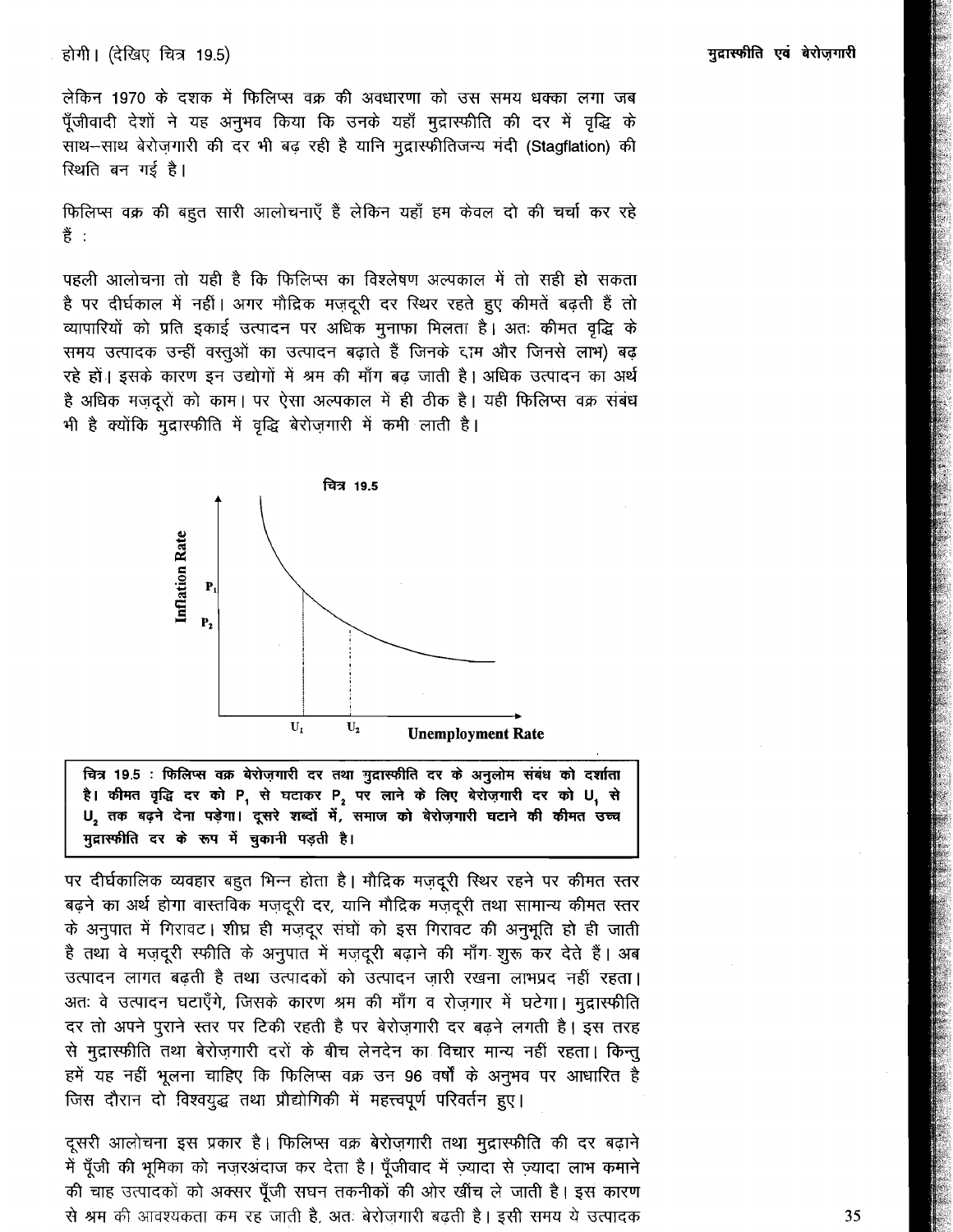| मुद्रा और मूल्य | लाभ बढ़ाने की दृष्टि से 'लागत-जमा-लाभ' की कीमत निर्धारण (mark up pricing) पद्धति<br>को भी बहुत जोरों से अपनाते हैं। इससे स्फीतिकारी प्रवृत्ति जन्म लेती है। इस तरह से<br>भी मुद्रास्फीति एवं बेरोज़गारी में लेनदेन की बात ठीक नहीं जँचती।                                                       |
|-----------------|-------------------------------------------------------------------------------------------------------------------------------------------------------------------------------------------------------------------------------------------------------------------------------------------------|
|                 | इस आलोचना में यह पूर्वधारणा की गई है कि अब प्रौद्योगिक परिवर्तन श्रम की उत्पादिता<br>में तीव्र वृद्धि ला रहे होते हैं तो उसके साथ-साथ वस्तुओं और सेवाओं की समग्र माँग<br>में कोई वृद्धि नहीं होती। पर बढ़ते हुए उपमोक्तावाद तथा विशाल उत्पादन के अनुभव<br>तो इस पूर्वधारणा की पुष्टि नहीं करते। |
|                 | बोध प्रश्न 3                                                                                                                                                                                                                                                                                    |
|                 | 1) मुद्रास्फीति के विभिन्न कारण बताइए। चित्रों के माध्यम से उनकी व्याख्या करें।                                                                                                                                                                                                                 |
|                 |                                                                                                                                                                                                                                                                                                 |
|                 |                                                                                                                                                                                                                                                                                                 |
|                 |                                                                                                                                                                                                                                                                                                 |
|                 | 2) मुद्रास्फीतिजन्य मंदी का क्या अर्थ है?                                                                                                                                                                                                                                                       |
|                 |                                                                                                                                                                                                                                                                                                 |
|                 |                                                                                                                                                                                                                                                                                                 |
|                 |                                                                                                                                                                                                                                                                                                 |
|                 | 3) अवस्फीति क्या होती है?                                                                                                                                                                                                                                                                       |
|                 |                                                                                                                                                                                                                                                                                                 |
|                 |                                                                                                                                                                                                                                                                                                 |
|                 |                                                                                                                                                                                                                                                                                                 |
|                 | 4) कोई एक ऐसा कारण बताइए जिससे फिलिप्स-वक्र मान्य नहीं रहता?                                                                                                                                                                                                                                    |
|                 |                                                                                                                                                                                                                                                                                                 |
|                 |                                                                                                                                                                                                                                                                                                 |
|                 |                                                                                                                                                                                                                                                                                                 |
|                 | <u> 19.12 साराश</u>                                                                                                                                                                                                                                                                             |

इस इकाई में हमने सीखा कि कीमत से अभिप्राय वस्तुओं और सेवाओं के बदले में प्राप्त<br>मुद्रा से है। कीमत स्तर एक समग्रवादी विचार है। कीमत स्तर में वृद्धि का अर्थ है कि<br>रुपये की एक इकाई पहले से कम वस्तुएँ और सेवाएँ खरीद सकती है।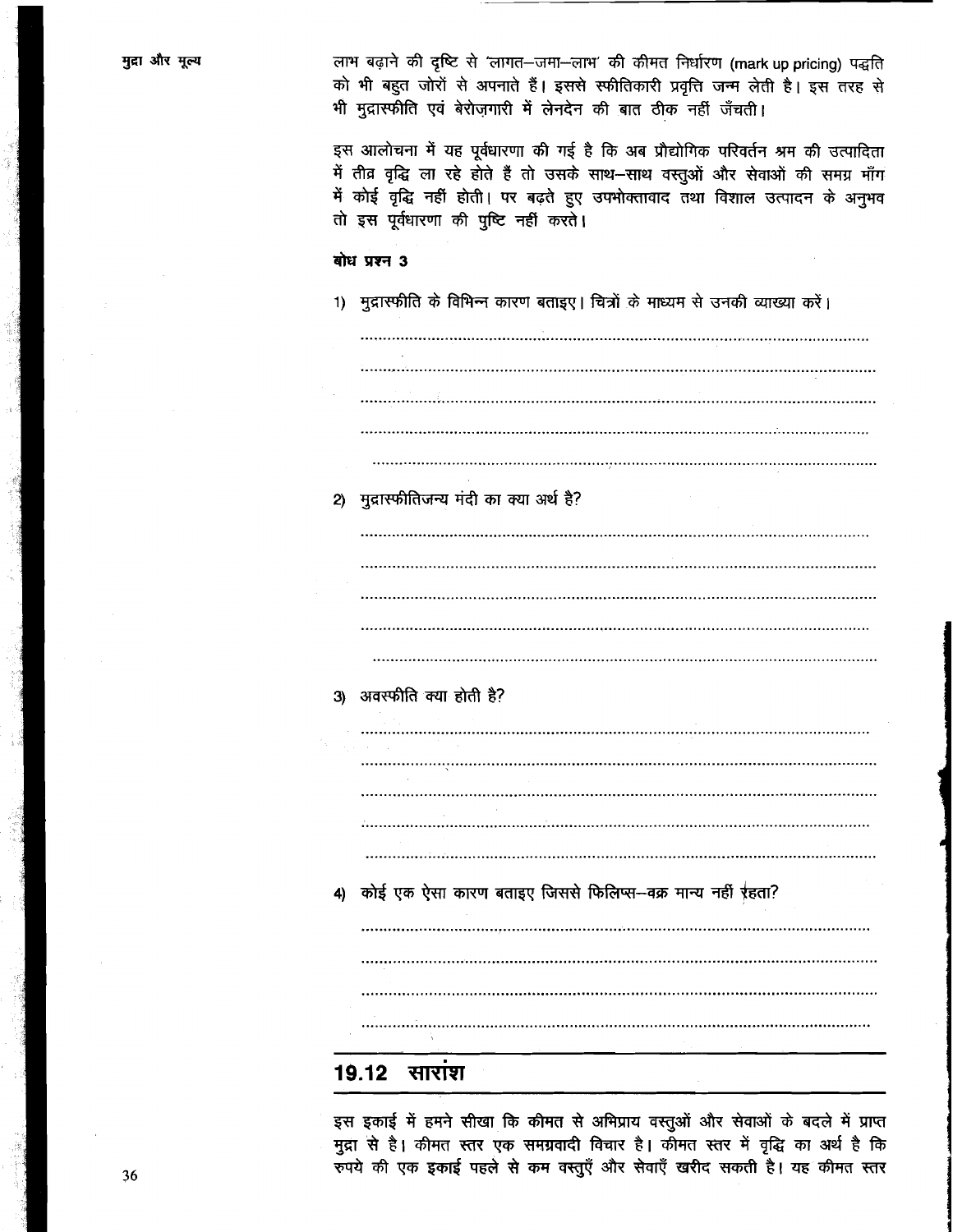अनेक वस्तुओं और सेवाओं का सामूहिक कीमत स्तर है, इसीलिए इसे एक कीमत सूचकांक द्वारा दिखाना उचित रहता है। सूचकांक चरों के किसी समूह की दो (या अधिक) अवधियों के बीच तुलना करने का माध्यम होता है। कीमत सूचकांक कई प्रकार के होते हैं।

हमने यह भी जाना कि सामान्य कीमत स्तर में निरंतर होने वाली वृद्धि की प्रवृत्ति को ही मुद्रास्फीति कहते हैं। इसका निश्चित आय वर्ग एवं गरीब वर्ग पर गहरा दुष्प्रभाव पड़ता है। इससे अर्थव्यवस्था की संवृद्धि दर धीमी हो जाती है। मुद्रास्फीति की दर के अनुसार ही हम कहते हैं कि किसी देश में सामान्य मुद्रास्फीति चल रही है या फिर अति–मुद्रास्फीति।

मुद्रास्फीति का आरंभ माँग या पूर्ति दोनों ही पक्षों से हो सकता है। माँग--पक्ष में राजकीय व्यय की वृद्धि, करों में छूट तथा मुद्रा की आपूर्ति में वृद्धि आदि शामिल रहते हैं। पूर्ति-पक्षीय कारणों में कच्चे माल के दामों में वृद्धि, सामान्य उपभोग वस्तुओं की कीमतें बढ़ना तथा मज़दूरी व लाभ आदि का बढ़ना शामिल रहता है। हमने यह भी देखा है कि कितनी ही बार ये माँग एवं पूर्ति-पक्षीय कारक विश्व के अल्पविकसित देशों में मुद्रास्फीति की स्थिति को समझा नहीं पाते। उन देशों की अपनी विशेषताओं को ध्यान में रखते हुए संरचनात्मक मुद्रास्फीति की अवधारणा का विकास हुआ है। मुद्रास्फीति विरोधी नीतियों के चयन से पूर्व मुद्रास्फीति के प्रारंभिक कारणों का सही निदान बहुत आवश्यक होता है। तभी अपेक्षित परिणाम प्राप्त हो सकते हैं।

हमने यह भी सीखा है कि कीमतों में निरंतर गिरावट की स्थिति ही अवस्फीति कहलाती है। इसमें आय तथा रोज़गार में भी लगातार कमी आती है। मुद्रास्फीतिजनित मंदी वह दशा है जबकि मुद्रास्फीति की दशां में उत्पादन या तो स्थिर रहे या फिर कम भी हो रहा हो।

अन्ततः हमने फिलिप्स वक्र का विश्लेषण किया है। यह बेरोज़गारी तथा मुद्रास्फीति दरों के बीच एक संबंध बताने का प्रयास करती है। यह देखा गया है कि कुछ दशकों को छोडकर जिसमें वक्र में निहित संबंध ठीक पाए गए, यह वक्र लगभग निरर्थक ही रहा है। अल्प विकसित देशों में तो बेरोज़गारी एक ऐतिहासिक तथ्य है, जिसका मुद्रास्फीति से खास लेना-देना नहीं है।

## 19.13 शब्दावली

| कीमत स्तर            | : यह समष्टि अवधारणा है और इसका संबंध वस्तुओं तथा<br>सेवाओं के एक समूह की कीमत से है।                                                                                                                                                                          |
|----------------------|---------------------------------------------------------------------------------------------------------------------------------------------------------------------------------------------------------------------------------------------------------------|
| मुद्रास्फीति         | : सामान्य कीमत स्तर में लगातार वृद्धि या वृद्धि की<br>प्रवृत्ति । इससे अभिप्राय उन सभी वस्तुओं की कीमतों से<br>है जो सूचकांक में शामिल होती है। इसको किसी एक<br>वस्तु या वस्तुओं के किसी विशेष वर्ग जैसे खाद्य-उत्पाद<br>की कीमत में वृद्धि नहीं समझना चाहिए। |
| अवरुद्ध मुद्रास्फीति | : कुछ वस्तुओं की कीमतों से मुद्रास्फीति का सही-सही<br>पता नहीं चलता। इसका कारण कुछ वस्तुओं पर आर्थिक<br>सहायता (subsidy) भी हो सकता है। सरकारें प्रायः<br>कमज़ोर वर्गों की मुद्रास्फीति से रक्षा करने के लिए इस<br>प्रकार के कदम उठाती हैं।                   |
| अति-मुद्रास्फीति     | : इसमें मुद्रास्फीति की वार्षिक दर में अभूतपूर्व वृद्धियाँ<br>होती हैं। ऐसा उस समय होता है जब लोग विनिमय<br>के माध्यम के रूप में मुद्रा में विश्वास खो बैठते हैं।                                                                                             |
| अवस्फीति             | :) इस दशा में कीमतों में निरंतर गिरावट या गिरावट की                                                                                                                                                                                                           |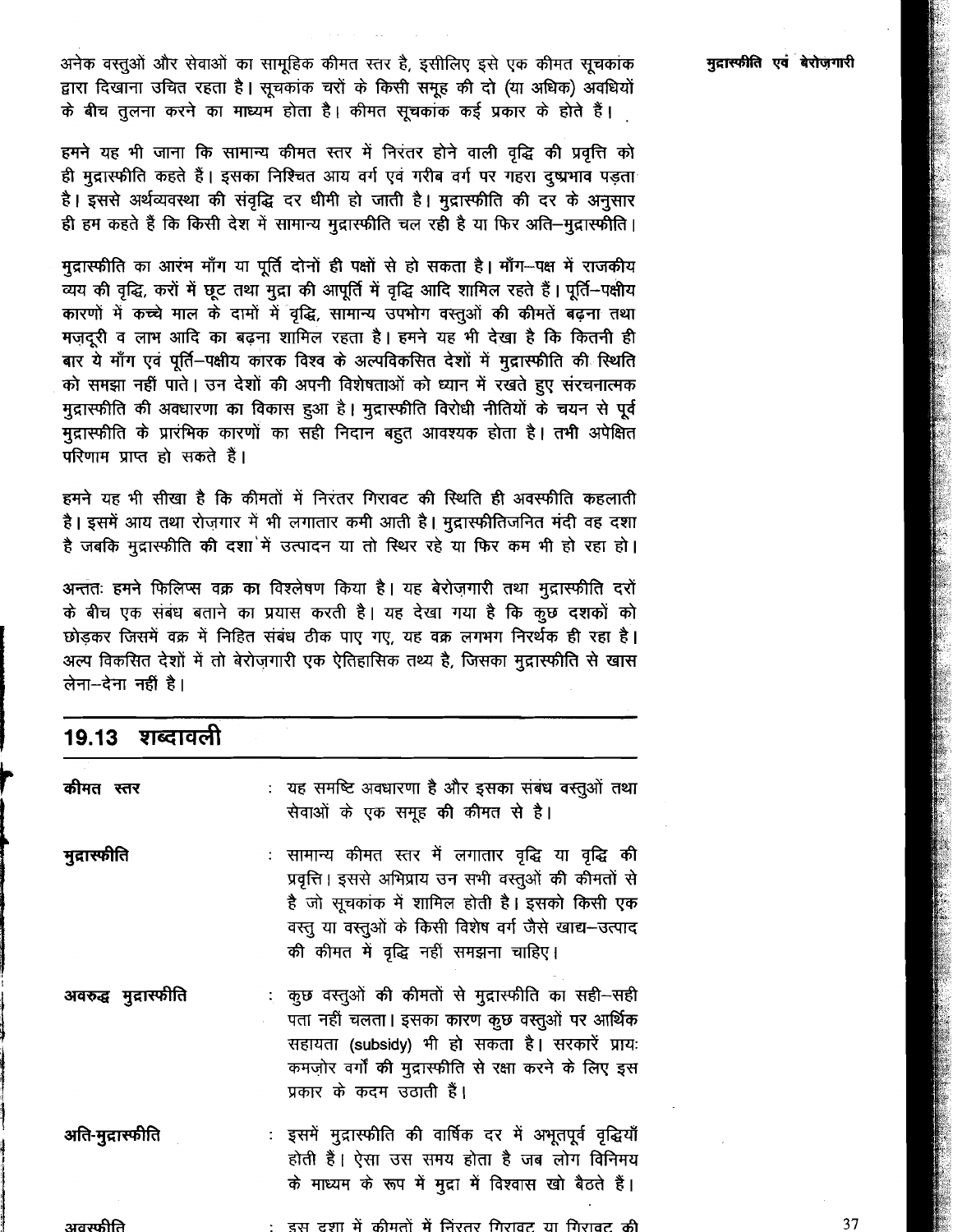प्रवृत्ति देखी जाती है। सामान्यतः इसका काण समग्र माँग का समग्र पूर्ति से कम बने रहना होता है।

मुद्रास्फीतिजन्य मंदी वह स्थिति जब बढ़ती हुई मुद्रास्फीति की दशा में उत्पादन स्थिर रहता है या फिर घटता है। यह उन्हीं दशाओं में संभव होता है जब अर्थव्यवस्था में संरचनात्मक अनम्यता (जैसे परिवतन, विद्युत आदि सुविधाओं का अभाव) हो। उत्पादन पर्व अवधि : किसी परियोजना में पूँजी लगाने तथा उससे उत्पादन प्रारंभ होने के बीच का अंतराल। मात्रानुपाती प्रणाली : उत्पादित वस्तुओं की संख्या के आधार पर भुगतान। : यह विश्व के प्रमुख तेल उत्पादक और निर्यातक देशों पैट्रोलियम निर्यातक देशों का संगठन है। इसमें इण्डोनेशिया, सऊदी अरब शामिल का संगठन (OPEC) हैं ।

#### कुछ उपयोगी पुस्तकें 19.14

Macroeconomics, A. Bhaduri: The Dynamics of Commodity Production, 1986, ch.3 Monetary Economics, S.B. Gupta: Institutions, Theory and Policy, 1989, ch.4 Monetary Planning in India, S.B. Gupta: 1979, ch.3 and Appendices.

Macroeconomics Analysis, Shapiro Edward: Sixth Edition, ch. 21,22,23.

#### बोध प्रश्नों के उत्तर अथवा दिशा-संकेत 19.15

#### बोध प्रश्न 1

- 1) कीमत वह दर है जिस पर वस्तु और सेवाओं का मुद्रा से विनिमय होता है। किसी वस्तु की एक इकाई के बदले जितने रुपये दिए जाते हैं, वही उसकी कीमत कहलाती है। कीमत स्तर एक समष्टि अवधारणा है क्योंकि इसका संबंध वस्तुओं और सेवाओं के एक समूह से है। इसका संबंध किसी एक वस्तु की कीमत से नहीं बल्कि समुह में शामिल सभी वस्तुओं व सेवाओं की कीमतों से होता है। अतः जब भी हम कीमत स्तर की बात करते हैं तो वह चीज़ों के किसी समूह के संदर्भ में ही होती है।
- एक सूचकांक किसी परस्पर संबंधित चरों के आँकड़ों के सामूहिक स्तर की दो या अधिक  $2)$ अवधियों में तुलना करता है। कीमत सूचकांक द्वारा हम वस्तुओं और सेवाओं के समूह के कीमत स्तर के परिवर्तनों की तुलना कर सकते हैं। सूचकांक समय के साथ जुड़ा है। किसी एक वर्ष को आधार मानकर उसका सूचकांक 100 मान लेते हैं। अन्य सभी वर्षों के सूचकांक 100 के अनुपात के रूप में ही व्यक्त किए जाते हैं।

#### बोध प्रश्न 2

्मुद्रास्फीति के समाज के अलग—अलग वर्गों पर अलग—अलग प्रभाव पड़ते हैं। संगठित श्रमिक  $1$ तथा सरकारी कर्मचारी किसी हद तक मुद्रास्फीति काल में अपने हितों का संरक्षण कर पाते हैं। व्यापारी वर्ग तो इससे फायदा ही उठाता है क्योंकि इस समय आवश्यक चीज़ों का अभाव—सा छाया रहता है जिनके कारण वे इनकी कीमतें बढा देते हैं। पर गरीब एवं निश्चित